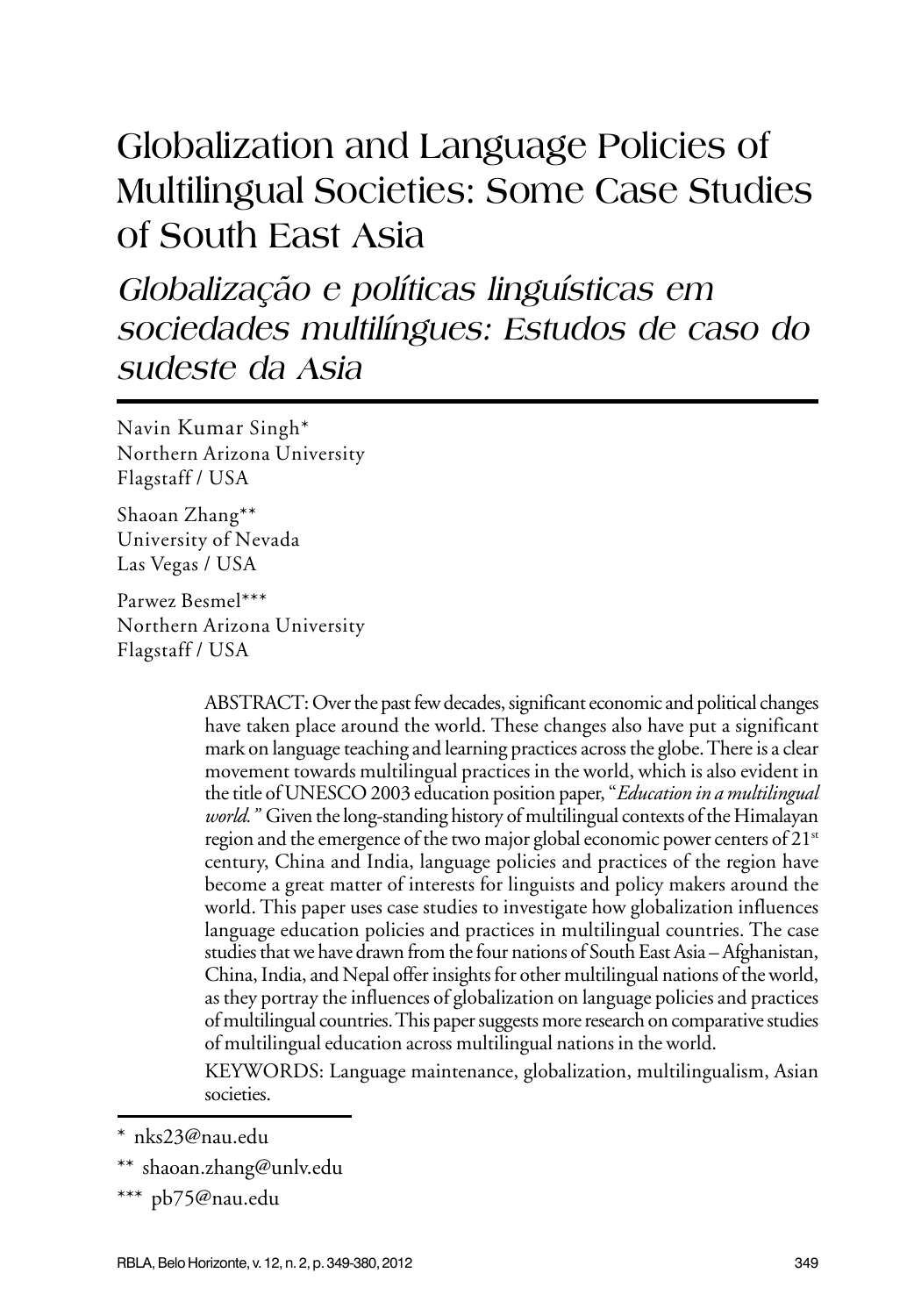RESUMO: Nas últimas décadas, transformações econoômicas e políticas significativas transcorreram no mundo. Essas mudanças deixaram sua marca também nas práticas de ensino e aprendizagem de línguas em todo o globo. Há um claro movimento em prol de práticas multilíngues, o que fica evidente no título do artigo de posição da UNESCO sobre a educação de 2003, "Education in a multilingual world". Frente à longa história de contextos multilíngues na região do Himalaia e à emergência de duas potências mundiais no século 21, a Índia e a China, as práticas e políticas linguísticas da região tornaram-se assunto de grande interesse para linguistas e legisladores de todo o mundo. Este artigo contempla estudos de caso para investigar como a globalização influencia as políticas e práticas de educação linguística em países multilíngues. Os estudos de caso aqui destacados, oriundos de quatro nações do sudeste asiático, Afeganistão, China, Índia e Nepal, oferecem insights para outras nações multilíngues do mundo, por representar os impactos da globalização nas práticas e políticas linguísticas dos países multilíngues. O artigo sugere mais pesquisas e estudos comparativos sobre a educação plurilíngue nas nações multilíngues do mundo.

PALAVRAS-CHAVE: Manutenção linguística, globalização, multilinguismo, sociedades asiáticas.

#### **Introduction**

In the past three decades, significant economic and political changes have occurred all across the globe. Consequently, cross-cultural contact is at an all time high in human history, as physical and geographical boundaries are shrinking day-by-day (KUMARAVADIVELU, 2008; SPOLSKY, 2009; WRIGHT, 2004; ZAKARIA, 2011). These changes have also affected language education policies and practices, as multilingualism has become a common phenomenon all across the globe. To date, around 200 countries in the world recognize two or more official languages (e.g., Canada, India, Luxembourg, Nigeria, Singapore, Hong Kong SAR of China, Malaysia, and South Africa). However, a small number of languages including Arabic, Bengali, English, French, Hindi, Malay, Mandarin, Portuguese, Russian, and Spanish are also used as lingua-franca or languages of wider communication across the globe. These languages are also often spoken as second, third, fourth, or later-acquired languages (DE SWAAN, 2001; SPOLSKY, 2009; TUCKER, 1999; WRIGHT, 2004).

The recent trend of "globalization" gained popularity in the 1980s when the first and the last president of the Soviet Union, Mikhail Gorbachev, introduced his open door policy in terms of *glasnost* and *perestroika*. As he once said, "The market is not an invention of capitalism. It has existed for centuries. It is an invention of civilization." However, the notion of globalization is not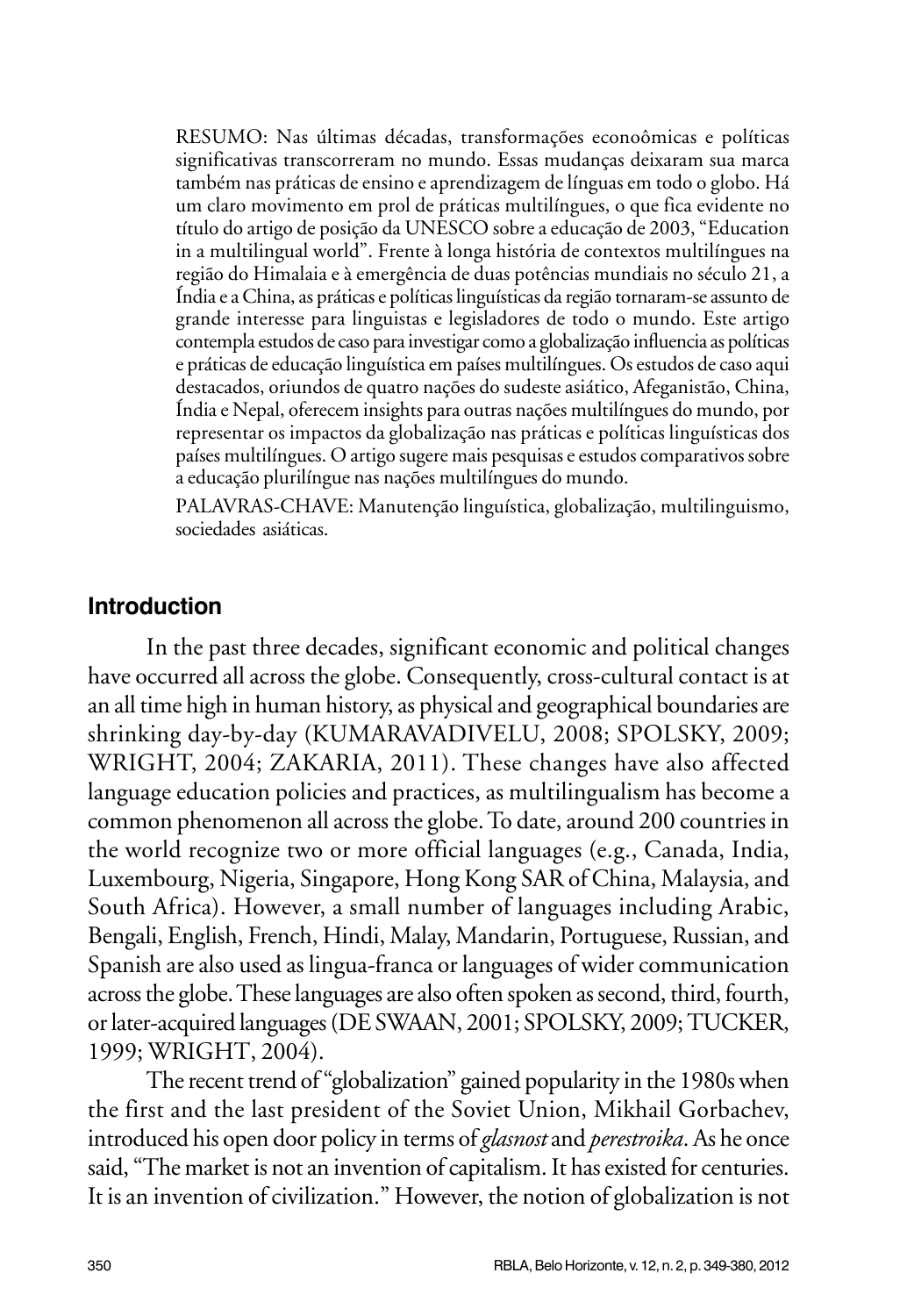new since it has been rugged in many different ways throughout the centuries in terms of slavery, colonization, missionary activities, and alliances, such as NATO, WARSAW PACT, Non Align Movement (NAM), League of Nations, United Nations Organization, and Common Wealth are few to name.

With the advent of globalization, English language continues to grow as a second or third language in many parts of the world. Mohd-Asraf (2005) states that, "[a]s an international and a world language, its influence spans the entire globe, and there is hardly any country today that does not use English in one way or another or that is not affected by its spread" (p. 103).The increasing use of English as a second or third language is making changes in language education in the countries with linguistic minorities and indigenous communities.

According to De Swaan (2001), who presents the organization of languages and their relationships in a global context, "[i]t is multilingualism that has kept humanity, separated by so many languages, together…It is this ingenious pattern of connections between language groups that constitutes the global language system" (p. 1). He adds that at the bottom of this system are the world's many small languages that he called peripheral languages. Peripheral languages constitute 98% of the world's languages and are used by under 10% of the population of the world. Often these languages have no written script, and are passed on orally and rely on people remembering them rather than recording them. At the next level, connecting peripheral languages, are central languages (e.g., Chinese, Hindi, and Russian). There are about 100 central languages in the world and they are acquired as second languages by speakers of peripheral languages. Central languages are often national or official languages and are used in politics, courts, education systems, television, textbooks and newspapers (DE SWAAN, 2001, p. 5-6). For Hamel (2005), multilingualism is not only requisite for ecological sustainability, but it is also as anindividual and collective asset.

Much has been written on the influence of globalization on culture, politics and the economy, but its impact on language education policies and practices has hardly been presented. This paper presents some case studies from South-East-Asia in terms of language policies and planning, with reference to bilingualism/multilingualism in the changed contexts of a globalized world. There is a clear movement towards multilingual practices in the world within the last two or three decades. Given the long-standing history of multi-ethnic and linguistic diversity of South-East-Asia, where India and China, the two emerging power centers, are geographically located, this paper offer cases in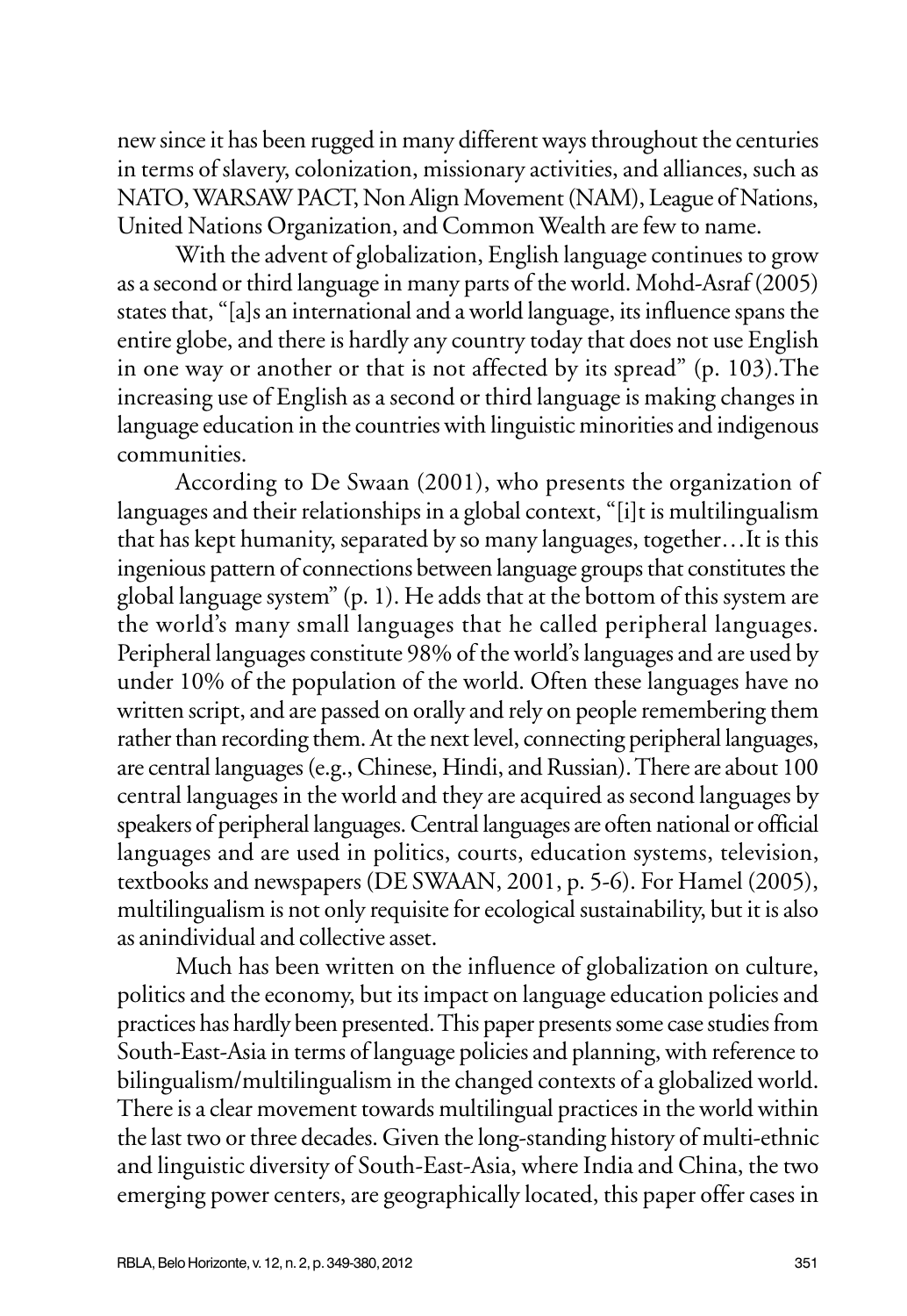which language policies and planning of multi-ethnic and diverse linguistic contexts are discussed.

#### **The Notion of Language Policy and Planning**

The notion of language policy and planning emerged in the early  $19<sup>th</sup>$ century along with the concept of a nation-state, "when one language one nation ideology" was prominent. Many sociolinguists and researchers argue that it is the joint venture of nation-states and linguists that created or labeled languages such as mother-tongue, national, official, native, non-native and many more different categories so that they (nation-states) were able to control and manipulate linguistic behavior of their citizens (MAY, 2001; SHOHAMY, 2006; SPOLSKY, 2009).

It was mainly after World War IIthat many new independent nationstates emerged, with increasingly bilingual and multilingual policies, but most of them tried to maintain *status-quos* by adopting the former colonial languages, mostly in Asia and Africa. Most of these newly independent states followed the same old path of their former colonies by adopting the colonizer's educational policies in general and language polices in particular (SHOHAMY, 2006; SPOLSKY, 2009; WRIGHT, 2004). Some of the examples from Asia could be Cambodia and Vietnam, where French remained as an official language, and also India, where English was kept as an official language along with Hindi. Similarly, in Africa, many new nation-states kept French as their official language, such as Botswana, Burundi, Cameroon, Mali, Niger and Rwanda (BROCK-UTNE, 2008; KAMWANGAMALU, 2010).

On the other hand, Spolsky (2009) argues that there are four major factors that determine language policy of a nation-state: the sociolinguistic ecology (language practices), a set of beliefs (language ideology) relating language to national identity, the effects of globalization (the pull towards international languages, especially English), and pressure for attention to the rights of indigenous or migrant linguistic minorities. These factors have shaped the current bilingual and multilingual education complex in many countries, especially in Himalayan regions and influenced their language policies and practices. Wright (2004) argues that the residual legacy of nationalism, the perception that bilingualism is a disadvantage and is to be avoided, is fading as more people become bilingual to function at the supra-and international levels. She further states that national minorities in non-English-speaking countries are now likely to be bilingual or multilingual.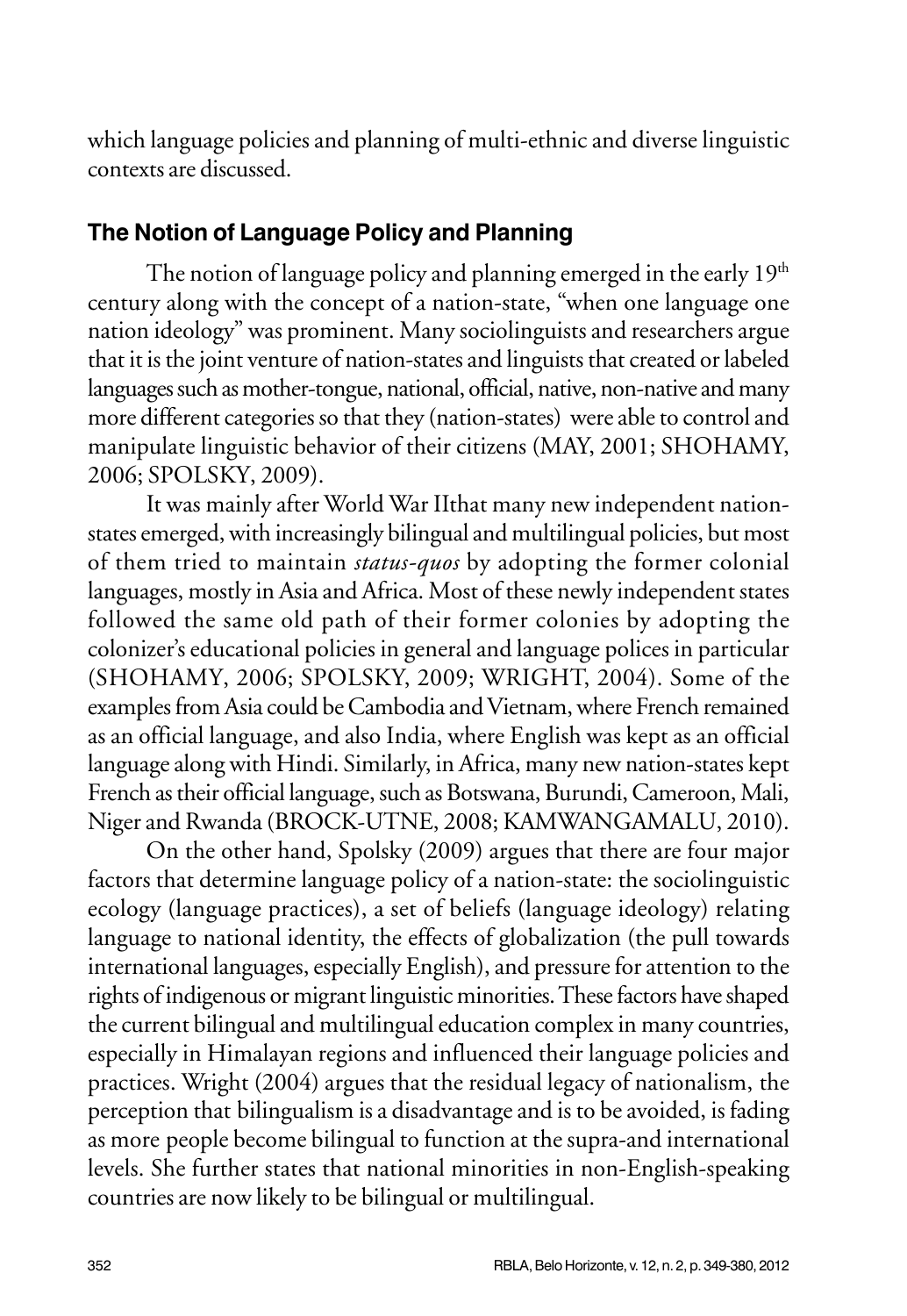## **The Concept of Mother Tongue Education**

In1953, UNESCO brought its declaration on the use of vernacular languages in education, given the above stated scenarios. The UNESCO declaration was based on worldwide surveys of classroom instructions where researchers found that in most cases media of instructions were dominant languages of the nation-states or former colonial languages were used and minority and indigenous languages were discarded as mere dialects or local vernaculars. As a result, they emphasized the use of vernaculars and local minority languages (mother-tongues) instructions in place of the so-called languages of wider communication or lingua-franca, to give equal access to education to all. By emphasizing the importance of mother-tongue, it was stated:

> Mother-tongue instruction should be the best way for children to learn as it bridges the gap between home language and language of instruction. Every language is sufficient enough to give high cognitive skills to its users and there are no major or minor languages. Therefore, mother-tongue instruction should be extended as long as possible. A LinguaFranca or a language of wider communication cannot be a substitute for the mother-tongue, and it should be avoided until the child fully acquired their mother-tongue (UNESCO, 1953, p. 11).

It is worthwhile to note that UNESCO declaration of 1953 proposed that "education is best carried on through the mother tongue of a pupil" (p. 6) by stating that the mother tongue plays a huge role in the defining of culture, identity, and learning new knowledge. It further stated that "a child will find it difficult to grasp any new concept which is so alien to his cultural environment that it cannot readily find expression in his mother tongue…every effort should be made to provide education in the mother tongue" (p. 47).

However, it was also acknowledged by UNESCO declaration (1953) that the concept of mother-tongue was not straightforward and there were many languages which did not have even scripts and literary texts available at all. In this regard, it is important to note that UNESCO has also reiterated its stand on the use of mother-tongue in its 2003 education position paper. UNESCO education position paper (2003) not only has emphasized mothertongue education, but also has recommended the use of national and official languages of wider communication, along with some global languages, so that indigenous and marginal communities can be able to participate and contribute for large part of the society (UNESCO, 2003).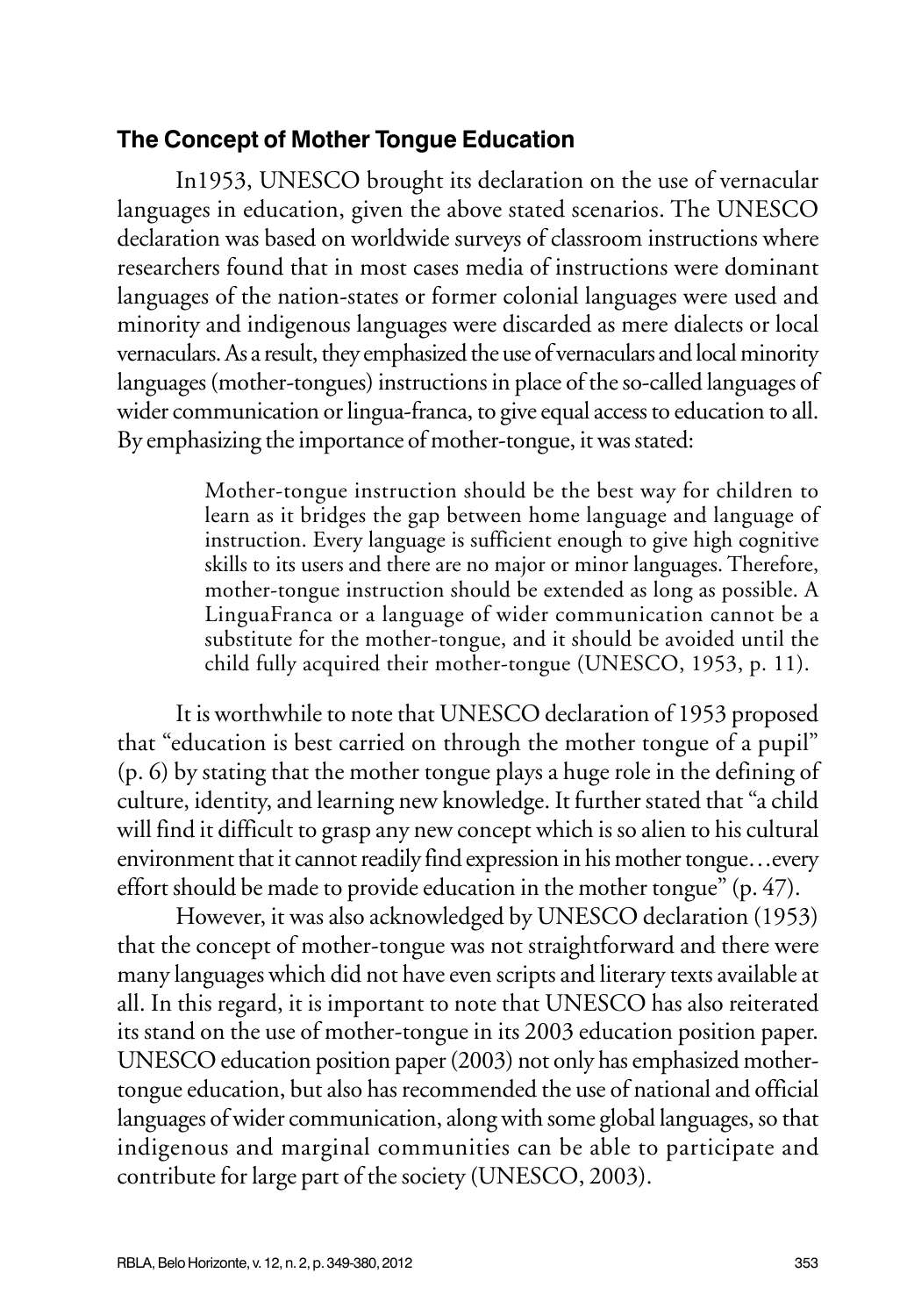So it is understandable that there are lots of complications for ensuring mother-tongue instruction for all children in many regions of the world. For example, in some situations, mother-tongues of particular groups of children are not recognized by nation-states; in other situations, mother-tongues might not be languages of wider communication and yet in other situations, mothertongues might not have enough literary resources available. In these contexts, some of the most outstanding issues that investigators are facing now include how to categorize mother-tongue, whether or not mother-tongue acquisition helps/hinders literacy in second or third languages, whether or not mothertongue of some children is rich enough to cater needs of learners and whether or not this helps learners to acquire high cognitive skills.

Based on the complexities associated with mother-tongue instruction, it can be argued that educators, policy makers and sociolinguists do not agree on the viability and implication of mother-tongue education. For some, this is the ideal situation because a child can learn fully through his/her mothertongue and he/she also develops higher cognitive skills. But for others, mother-tongue education is not very viable due to several factors, such as lack of materials, absence of written scripts in many languages and dialects that are being spoken in the world, and lack of trained teachers in the mother-tongue education. Meanwhile, the global spread of English has further complicated the notion of mother-tongue education in multilingual contexts.

Hence, it is obvious that the concept of mother-tongue is very complex and it entirely depends on how it is interpreted and by whom and for what purposes. Thus the interpretation of mother-tongue could be different for policy makers, and in social and political contexts of nation-states, and in the "linguistic ecology of the society" (HAUGEN, 1972).

## **The Concept of Multilingual Education**

In regard to multilingualism and multiculturalism, globalization has become the most significant and widely used term over the past few decades, implying contradictory forces of global homogenization and local hybridity; and global domination and local resistance (AMMON, 2001). In other words, the world has seen many changes in the field of education in the light of information technology and globalization over the past three decades. As a result, the focus of language education has shifted from monolingualism to bilingualism and multilingualism.There are many more bilinguals or multilinguals than monolinguals in the world now (BROEDER; MARTYNIUK,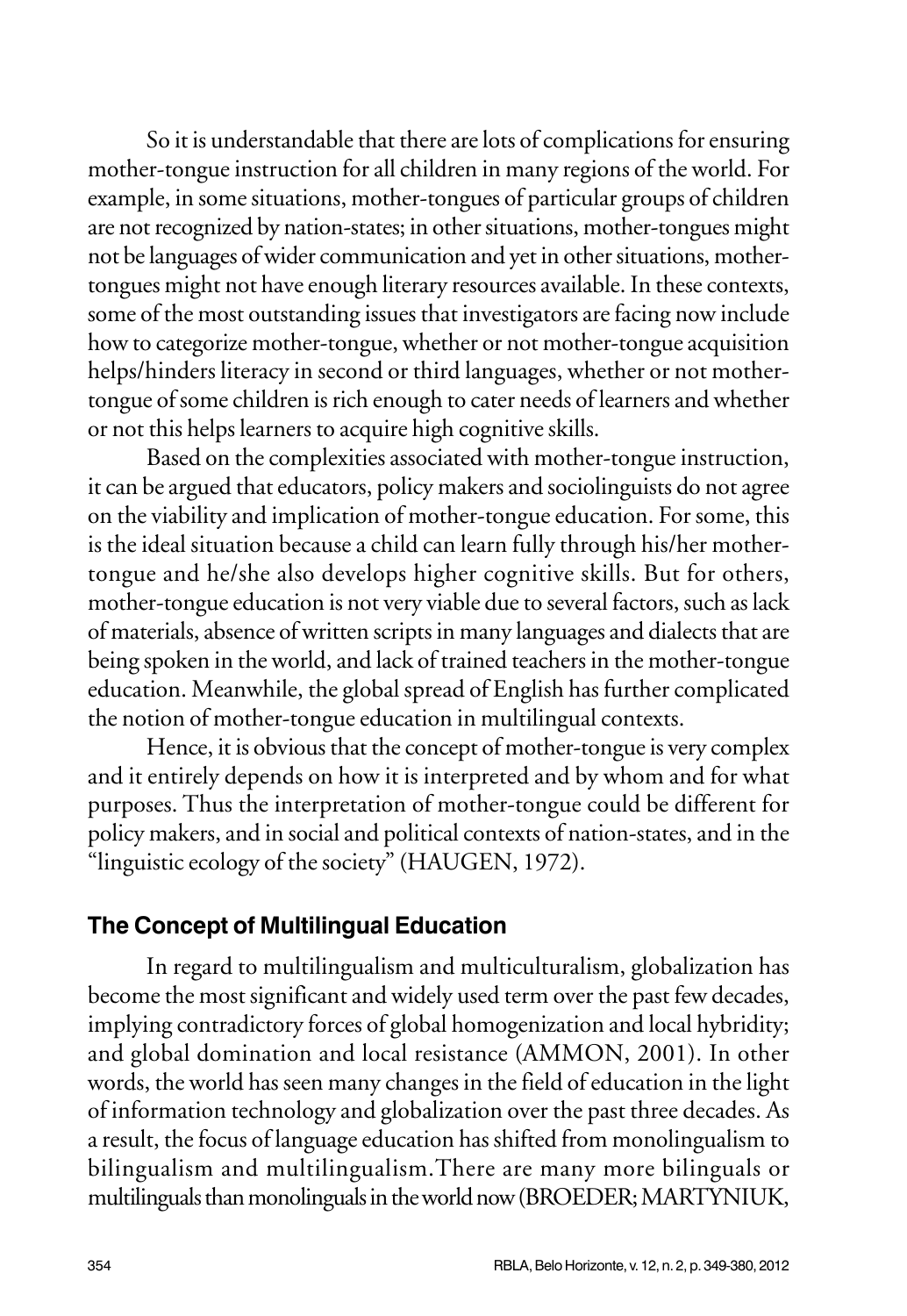2008; DARLING-HAMMOND, 2010; SPOLSKY, 2009; TUCKER, 1999; ZAKARIA, 2011).

Nevertheless, there still remains an incorrect belief that when an additional language is introduced into a curriculum, the child must go back and completely relearn the academic concepts. Contrary to empirical evidence, many policy makers still have characterized bilingual education as a high risk undertaking in that it is necessary to attend to a complex set of interacting educational, sociolinguistic, economic, and political factors (CUMMINS, 2000; PHILLIPSON, 2001; SKUTNABB-KANGAS *et al*., 2009). Consequently, a majority of children face a language gap between schools and homes that must be bridged (UNESCO, 2003). In this regard, Phillipson (2001) contends that in order to fully take advantage of globalization, each country should learn English as an additional language after the mothertongue, and not to the extent that it endangers one's native language. For Skutnabb-Kangas *et al*., (2009), discouraging children from developing their mother-tongues is a violation of child rights.

## **Some Case Studies of Multilingual Policies of South-East-Asia**

In the past few decades, many programs have been launched by nationstates to honor their rich and diverse linguistic heritages of indigenous, minorities and tribal communities, and preserve them for the future generations. In the changed national, regional, and global contexts, indigenous knowledge system, linguistic and cultural heritages have got priority in education practices of nation-states all across the globe. In this regard, the forum of South Asian Nations, South Asian Association for Regional Cooperation (SAARC), which currently has eight members– Afghanistan, Bangladesh, Bhutan, India, Maldives, Nepal, Pakistan, and Sri Lanka–, has recognized the need for preserving the indigenous knowledge systems, cultural heritages and centuries old linguistic diversities of the region by adopting the SAARC Agenda for Culture, 2005.

With reference to honoring and preserving indigenous knowledge and heritage, the major declaration came on March 25, 2007 by People's SAARC Declaration, "Respect and recognize the Identity of South Asian Indigenous Peoples and ensure their social, political, economic and cultural rights in the constitution". Since then, major program initiatives for mother-tongue education for the children of indigenous communities are in top priorities of education and curricular reforms in the SAARC region.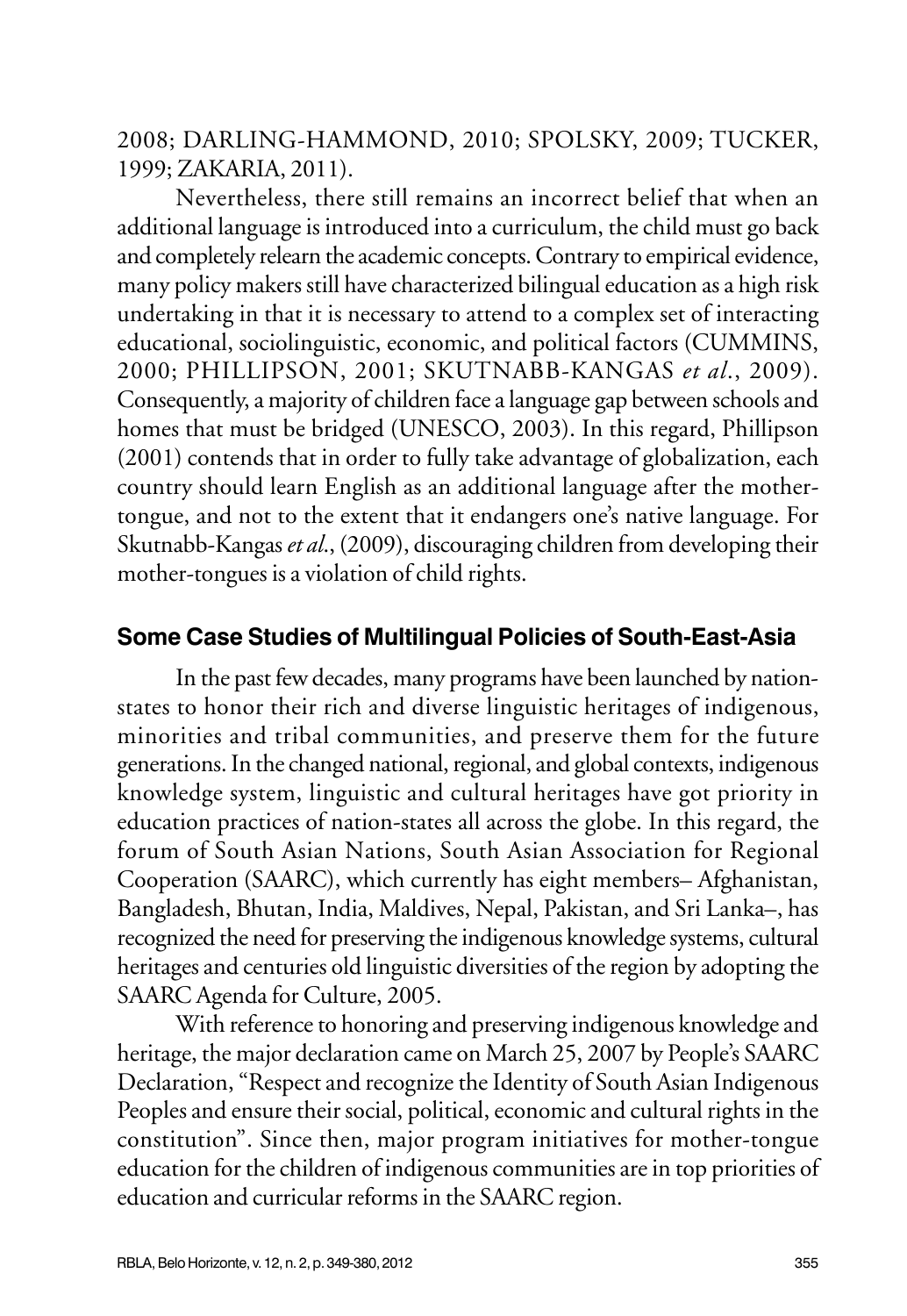Here, it is also important to consider linguistically diverse contexts of South Asian region. Given the prolonged history of diverse social, cultural, and multi-ethnic contexts of the region, even some Western scholars have recently portrayed the Himalayan region of South Asia as the paradise of linguistic and cultural diversity on the planet. By referring to the multiethnic and linguistic diversity of the Himalayan region, Mark Turin (2007) writes:

> The greater Himalayan region, which extends for 3,500 km from Afghanistan in the west to Myanmar in the east, sustains over 150 million people and is home to great linguistic diversity and many of Asia's most endangered languages. Moving across the region in alphabetical order, Afghanistan boasts 47 living languages, Bangladesh is home to 39, Bhutan has 24, China, 235, India, 415, Myanmar, 108, Nepal, 123, and Pakistan, 72. The entire Himalayan region is often described as one of the ten biodiversity 'mega centers' of the world. This stretch of mountainous Asia is also home to one-sixth of all human languages, so the area should be thought of as a linguistic and cultural 'mega centre' as well, and an important site for the common heritage of humanity (p. 1).

In light of the above stated national, regional and global scenarios, we would like to present four case studies of multilingual practices of the Himalayan region with reference to Afghanistan, China, India, and Nepal. Given the prolonged history of multiethnic and linguistic diversities of these countries, which are also in the lap of Himalayas, we believe that these case studies offer some insights pertaining to language policies and practices of multilingual contexts.

## **Afghanistan**

Afghanistan is a multiethnic and multilingual country with two major languages and fifty local languages (ETHNOLOGUE, 2009). However, over the past seven decades, most governments of Afghanistan gave priority to the two major languages of the country, Pashto and Dari only. In terms of language policy of Afghanistan, it has a long history of bilingual policy. In 1936 the then government in charge, led by the late king Zahir Shah, announced Pashto as the national language of Afghanistan by a royal decree (Embassy of Islamic Republic of Afghanistan– Warsaw). In this regard, Jan Mohammad (2003) states that one of the most drastic measures taken by Zahir Shah was proclaiming Pashto as the sole official language of the country. It is important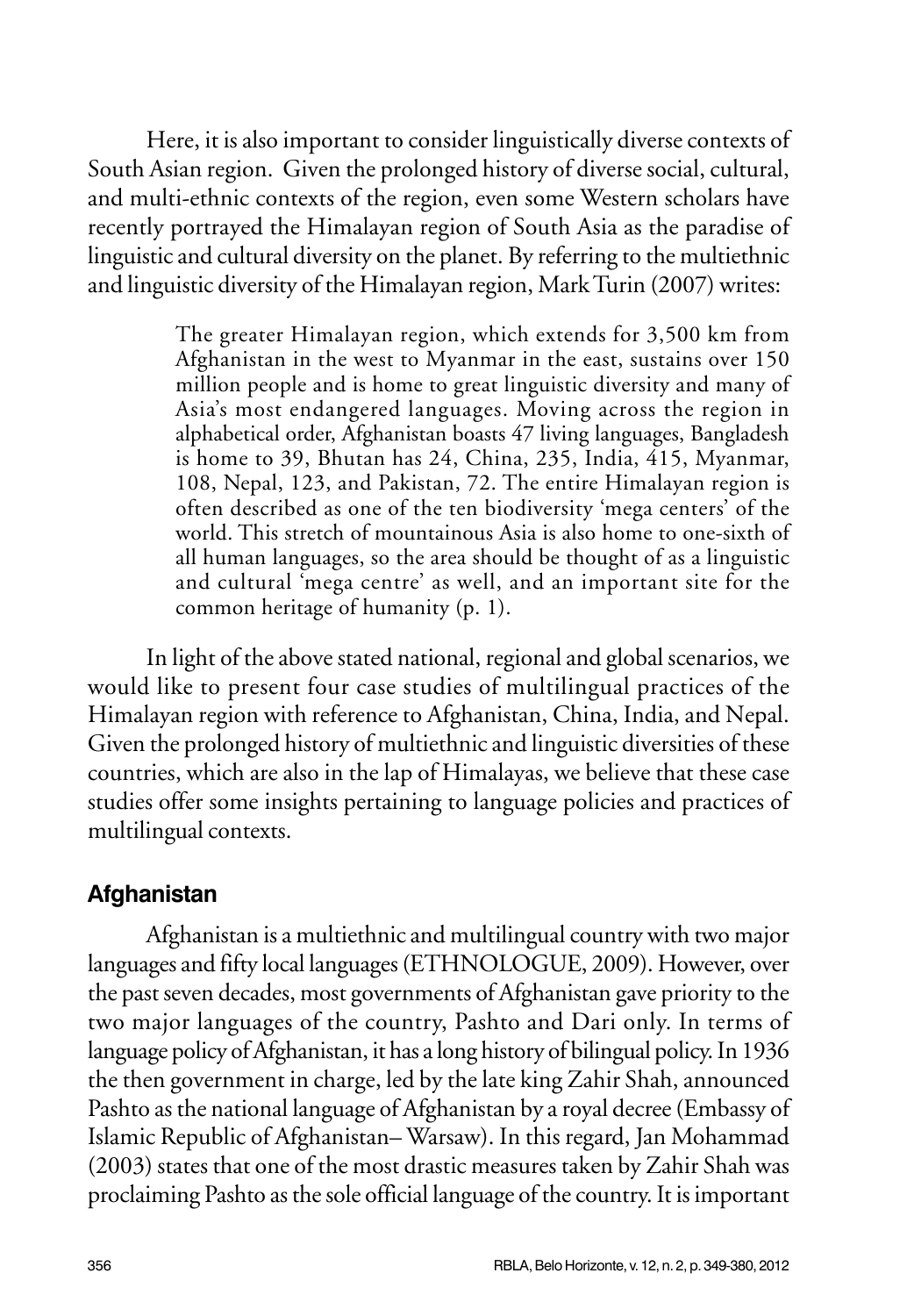to note that Pashto and Dari are two major languages that are also the mothertongues of the two largest ethnic groups of Afghanistan.

Later, the Constitution of Afghanistan 1964 declared both Dari and Pashto as the official languages of the country. However, Pashto was given the status of the sole national language of Afghanistan,as the Article 35 of 1964 Constitution stated "the duty of the state to prepare and implement an effective program for the development and strengthening of the national language of Pashtu." The trend of the recognition of two official languages– Pashto and Dari – continued in the subsequent Constitutions of 1976, 1987, and 1990 of Afghanistan. Provided the status of official languages, Pashto and Dari have turned into the languages of power, and they were used as media of instructions in schools and universities, and in government offices. Consequently, speakers of other local and indigenous languages continuously adopted either Dari or Pashto, depending on their localities, in order to associate themselves with the languages of power. As a result, Pashto and Dari languages flourished, whereas the other 50 local and indigenous languages of Afghanistan have largely been ignored by the national governments or used only locally. Now, most of them are in the verge of extinction and perhaps some of them have already become extinct.

After the fall of the Taliban regime in 2001, the new administration ratified a new Constitution in 2004. The Article 16 of the Constitution also recognizes some other local languages, in addition to the two official languages-Pashto and Dari of Afghanistan:

> From amongst Pashto, Dari, Uzbeki, Turkmani, Baluchi, Pachaie, Nuristani, Pamiri, and other current languages in the country, Pashto and Dari shall be the official languages of the state. In areas where the majority of the people speak in any one of Uzbeki, Turkmani, Pachaie, Nuristani, Baluchi or Pamiri languages, any of the aforementioned languages, in addition to Pashto and Dari, shall be the third official language, the usage of which shall be regulated by law. The state shall design and apply effective programs to foster and develop all languages of Afghanistan. Usage of all current languages in the country shall be free in press, publications, and mass media. Academic and national administrative terminology and usage in the country shall be preserved.

It is important to note that, in this Constitution, for the first time in Afghanistan, the importance of mother-tongue education has also been acknowledged along with the right to education. The 2004 Constitution has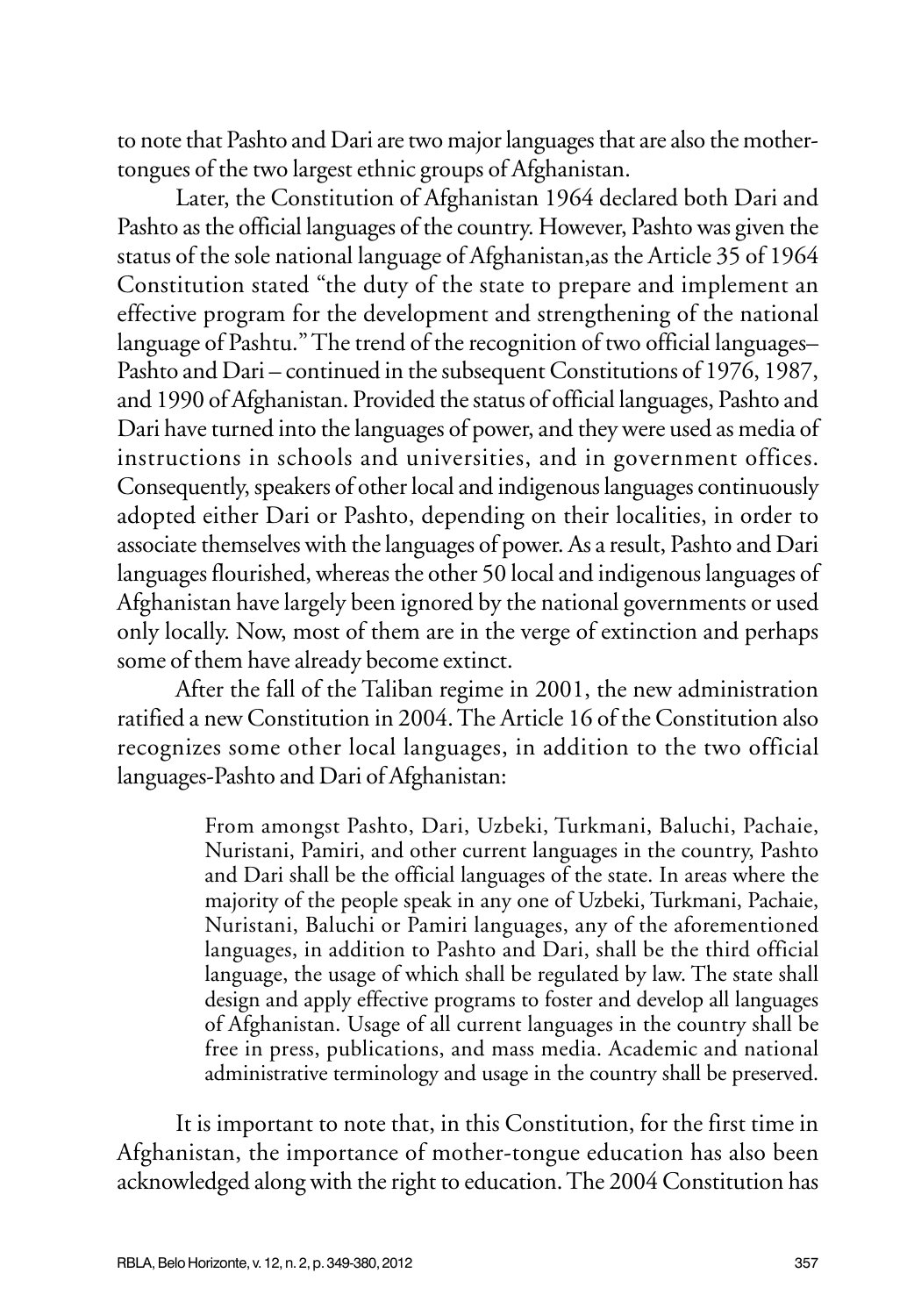recognized education as the right of all Afghan citizens by stating that it is the government's responsibility to ensure education to all, including mothertongue education in local and indigenous languages. As the Article 43 of the 2004 Constitution states:

> Education is the right of all citizens of Afghanistan, which shall be offered up to the B.A. level in the state educational institutes free of charge by the state. To expand balanced education as well as to provide mandatory intermediate education throughout Afghanistan, the state shall design and implement effective programs and prepare the ground for teaching mother tongues in areas where they are spoken.

Despite constitutional provision for mother-tongue educationduring 1986-1992, when the Constitution of 1987 and 1990 were ratified and the state obliged itself to take the necessary steps for "generalization of balanced education in mother tongue" (CONSTITUTION, 1987, Article 56), real measures were not taken by the governments to implement the provision of mother-tongue education in the country.

Prior to Karzai administration, the Afghan governments favored only Pashtu and Dari languages. The valuing of one ethnic group's language over the other by those who were in power eventually led the country to ethnicfragmention. The ethnic fragmentation in Afghanistan got further exacerbated in 1978-1979 when the pro-communist factions, People's Democratic Party of Afghanistan(PDPA), took over the power and Mujahiddin factions were formed in neighboring countries– Pakistan and Iran. However, it became salient in the years of Afghan civil war, during 1992-1996, and in the subsequent regime of Taliban. Consequently, many Afghans even today equate ethnicity to language. With reference to the inter-ethnic and interlinguistic relations among Afghans, Sven Gunnar Simonsen (2004, p. 708- 9) aptly writes:

> The history of inter-ethnic relations in Afghanistan is one of coexistence, tolerance and pride in diversity, but also of unequal opportunities and conflict. Afghans are reluctant to define the conflicts that have riven their country in recent years in ethnic terms. If speaking broadly, they will often distinguish between the situation among ordinary people and that on the political level. The reasoning, then, will be that there is no real ethnic conflict in the population *per se*, but that politics, detached from the people, is ethnicised - and has been consciously manipulated to become so by political leaders. This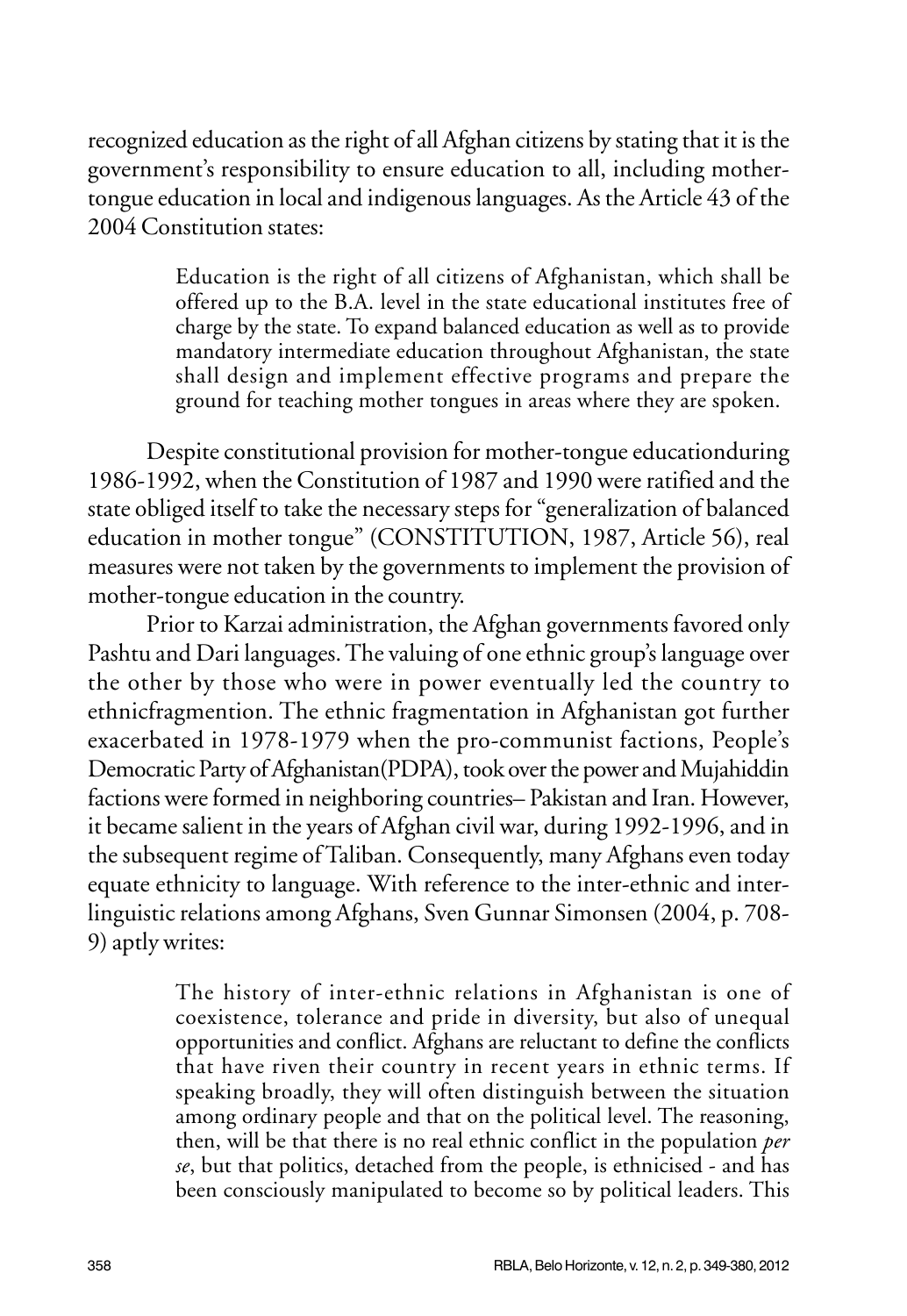image of inter-ethnic relations is in some respects accurate and in other respects too positive.

In line with the Constitutional provisions for mother-tongue education, the Ministry of Education of Afghanistan has initiated some practical measures and, in 2009, the spokesperson of the Ministry Education, Mohammad Asef Nang, announced the inclusion of new books in Turkamani, Uzbaki, Pashai, Baluchi, Pamiri, and Nuristani languages in the school curriculum. However, he also acknowledged that, since these languages have been marginalized for decades, it was difficult to find authors who are capable of writing books in these languages. Nang in particular cited the Pamiri language and said that the Ministry of Education failed to find any author who could write books in Pamiri language (<www.bbc.co.uk/persian/afghanistan>).

Nonetheless, the recent initiations of the Karzai administration for mother tongue education are encouraging for valuing local and indigenous languages and in safeguarding and maintaining the other languages of the country. This is not only a genuine gesture toward maintaining and preserving local languages but this also indicates that the new government is trying to unite different tribes and ethnic groups of Afghanistan. The various ethnicities of Afghanistan have lived side by side for the hundreds of years and there are thousands of families who have both Pashto and Dari as their (mother) tongues. However, unfortunately the decades of war and conflict not only destroyed the physical infrastructure of the country, but also ruined the social fabric of the Afghan society. It is worthwhile to cite Simonsen (2004, p. 710) who notes that

> [a]t the frontlines all participating factions could be easily identified in ethnic terms: Hekmatyar'sHezb-e-Islami (and later the Taliban) as Pashtun, Rabbani's and Massoud'sJamiat-e-Islami as Tajik, Hezb-e-Wahdat as Hazara, and Dostum'sJumbesh-e-MelliIslami as Uzbek. Moreover, each of these leaders exploited ethnicity for his own gain, encouraging spirals of ethicized violence.

The global spread of English is also having its impact in Afghanistan. English was taught as a foreign language (more as a subject) from the seventh grade in the past. Recently, realizing the importance of English language for the country in a globalized world, the Afghan government has brought new provisions for English education in the country. Now English language is being taught from the fourth grade in the place of the seventh grade (AZAMI,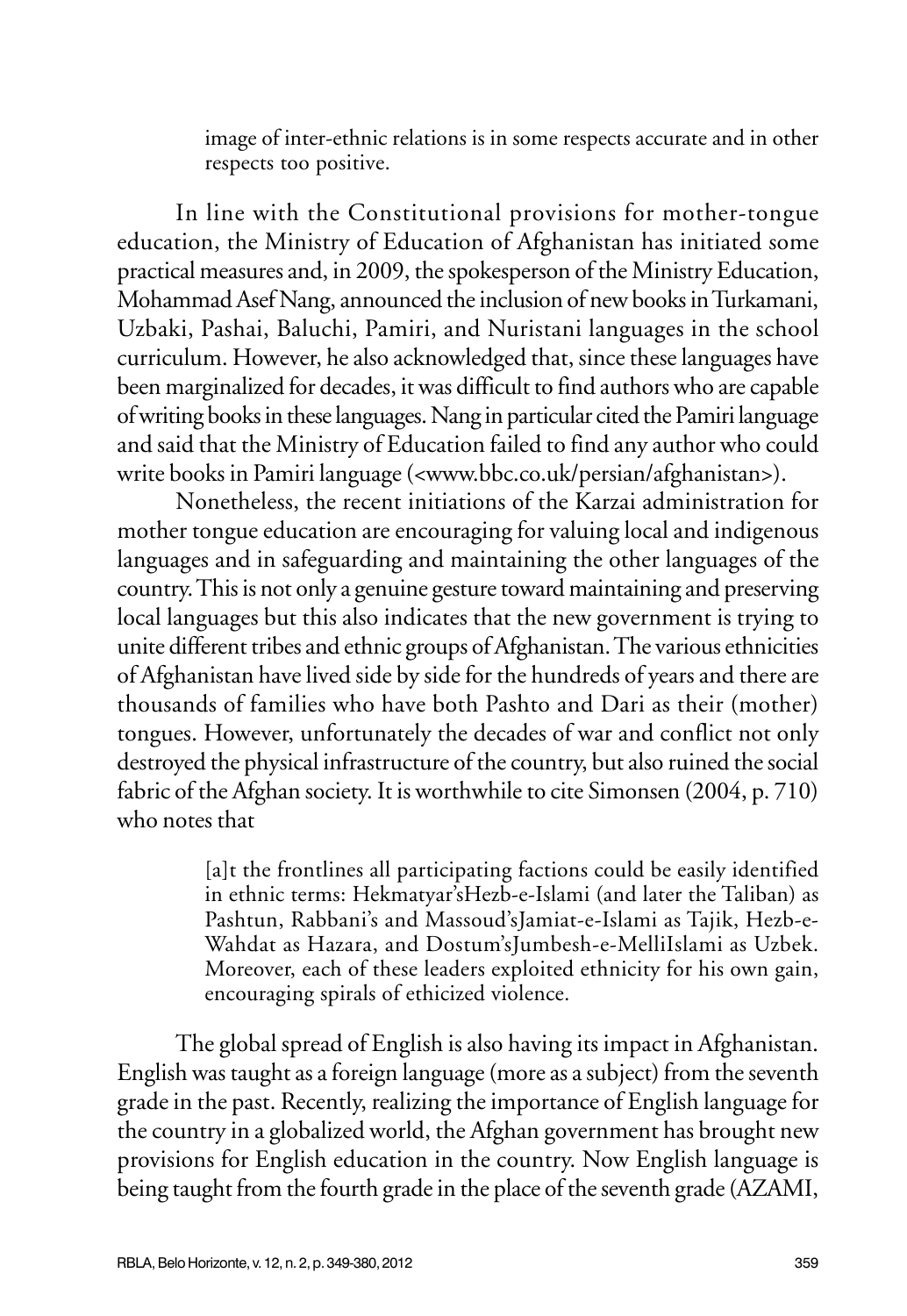2009). However, most private schools are teaching English language from the first grade. Many people in the country began to pursue the English language in private English centers.

Furthermore, after the fall of the Taliban regime, many United Nations Offices, NGOs, INGOs and Multi-international Companies have come to Afghanistan to participate in the rebuilding efforts in the country and these entities employ individuals who know English. As a result, many English language centers have opened in all major cities like Kabul, Herat, Balkh, and Nangarhar, and people are learning English in these private institutes in large numbers. However, mushrooming of English language institutes has brought some concerns. Azami (2009) argues that English is taking hold in the country and that apart from the state and non-state support, "an explosion in English language studies, fuelled by the growing dominance of American culture and the financial realities of globalization, is unprecedented."

Besides Afghan government and private sectors, some foreign entities, such as the embassy of the United States and British Council, also support projects and offer grants for English education at Afghan universities and other educational institutions. It is important to note that medium of instruction is either Dari or Pashto language, depending on the localities in universities and higher education institutes. The American University of Afghanistan, which was established in 2006, is the only university in the country that is following American standards and curriculum and its medium of instruction is English.

Nevertheless, Afghan government also promotes other foreign languages in the country, given the changed global contexts. For example, Kabul University, College of Languages and Literature, offers degree programs in several foreign languages, such as Arabic, Spanish, English, French, German, Russian, and Turkish. In 2008, a department of Chinese language was also established at Kabul University, as China is an emerging world leader in foreign direct investment and it invests \$3.5 billion in copper industries of Afghanistan (KUHN, 2009). It is important to note that just a year before, in 2007, a Chinese firm– Metallurgical Corporation of China (MCC) got the contract of Aynak copper industry of Afghanistan. Chinese investment in such a large amount is unprecedented in the history of Afghanistan and it will have a positive impact on Afghan economy once the production of copper starts. Instruction in English along with Chinese and other foreign language in Afghanistan indicates the importance of languages in bringing the cultures and nations closer.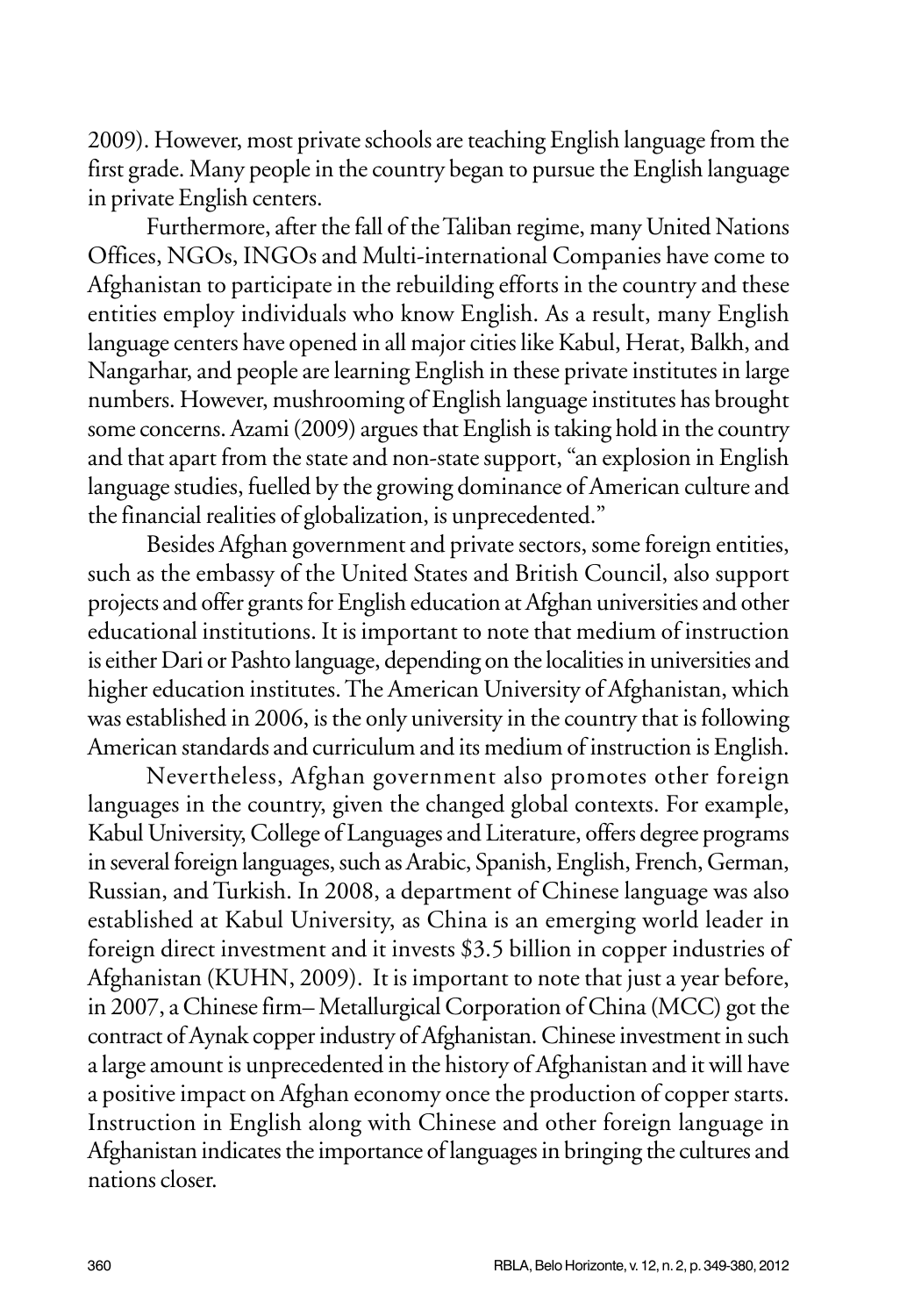Taking the lessons from its past mistakes, when the politicians manipulated languages as tools for their political advantages, and ignored the multi-ethnic cultural and linguistic fabrics of Afghan societies, there needs to be a balanced approach in language policy of Afghanistan.Given the Constitutional provisions for other languages of the country, now the real challenges are the maintenance, reinforcement, and enrichment of all local and indigenous languages, along with its two official (Pashto and Dari) languages in Afghanistan, on the one hand, and the importance of foreign languages, English in particular,on the other.

#### **China**

China is a multilingual and multinational nation with 91.59 % Han people and 8.41% minority people of 55 groups (China National Statistics Bureau, 2001). Tsung and Cruickshank (2009) categorized minorities into three groups. Korean, Kazak, Mongolian, Tibetan, and Uyghur as the main minority groups that have widely used functional writing systems, so they have used their native languages in bilingual education.Another group including Dai, Jingpo, Lisu, Lahu, and Miao had limited functional writing systems before 1949, so they have also used their native languages more or less in bilingual education. The third group consists of 42 language groups, which have neither fully functional writing systems nor bilingual education. This complexity of language system and language use has challenged language education policy and practices in the context of globalization.

Formal bilingual education began at the turn of the  $20<sup>th</sup>$ century, when the Qing government opened some bilingual schools that recruited only social elites of the minority groups both in major cities and minority regions (FENG, 2005). The new China founded in 1949 boosted schools for minorities that were self-governed by local leaders. Until 1957, the centralized government created written languages for those minority groups that did not have written but spoken language (FENG, 2005; MA, 2007). The political equality of all nationalities was stressed so that ethnic minorities' languages served as a basic political right of minority peoples and maintained equal and legitimate status so that more than 10 minorities invented their written language with the support of linguists. However, despite increased number of schools in minority regions and the recognition of minority languages in education, China's bilingual education policies did not materialize until the 1980s, when the government brought new policies for minority education and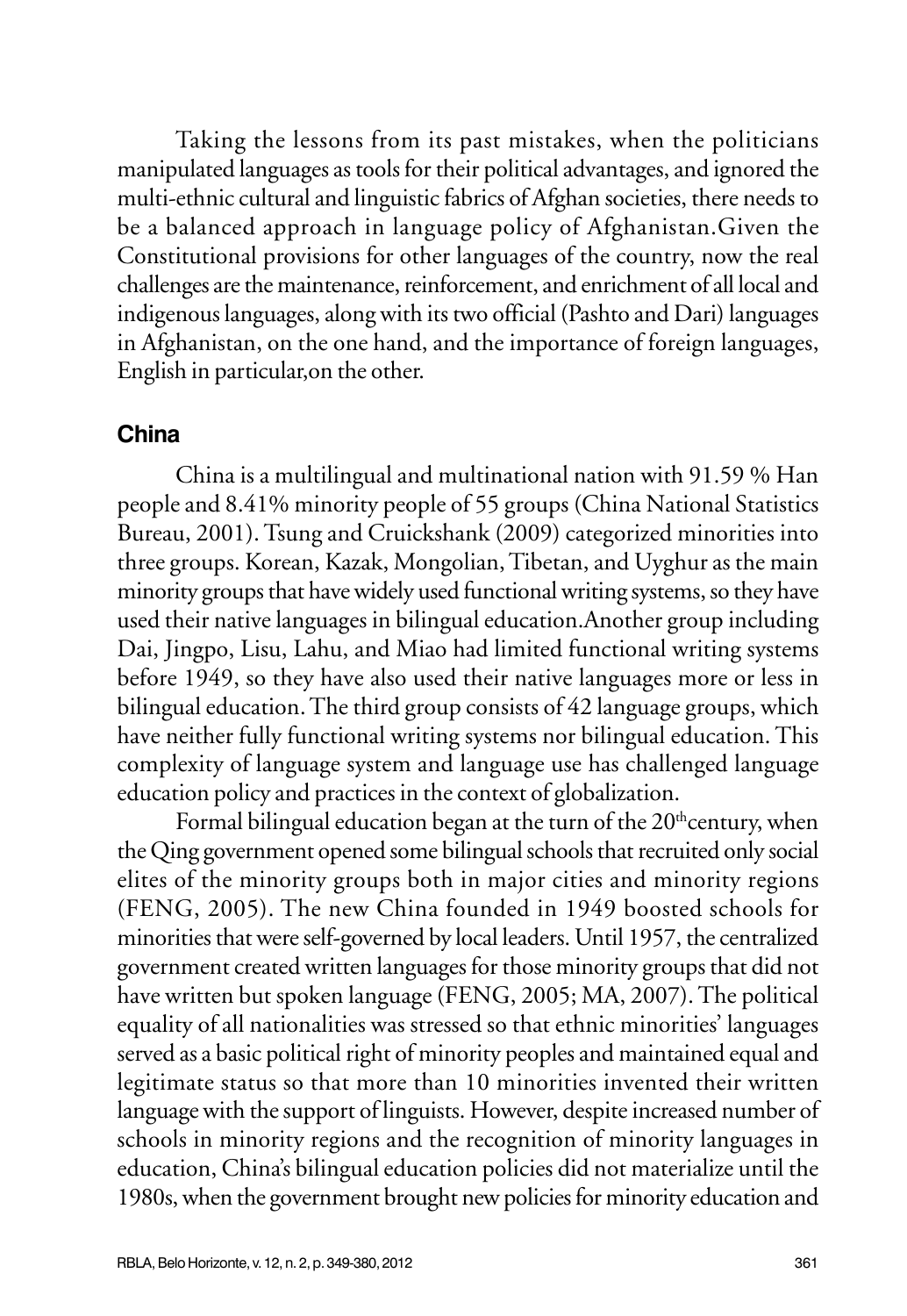thereafter bilingual education policies and programs developed and implemented. China's Constitution (1982) enshrines the freedom to use and develop other languages and cultures: "each nationality has the freedom to use and develop its own language and writing system" (Article 4). These articles demonstrated the emphasis on the values of minorities' language education. Nonetheless, the government "promotes a common language to be used throughout the country" (Article 19). Accordingly, Article 6 of the Compulsory Education Law further specifies that schools should endorse the use of Mandarin as the common language in China. Thus Articles 19 and 6 indicated the government's purpose for minority education that should put Chinese learning into the first place.

Bilingual education in China originally means schooling in which minority and majority languages are used as teaching media, or taught to any extent (TSUNG; CRUICKSHANK, 2009). According to Feng (2005), traditional bilingual education refers to minority groups' education in both Chinese and minority languages, but this bilingual education was operated for minorities who had developed their own spoken and written languages. The purpose of this type of bilingual education is "to create a bicultural identity (minority cultural identity and political or citizenship allegiance to the state" (p. 535).

With national uniform policy for minority education, the bilingual education policies have emphasized development of bilingual teaching in ethnic regions in elementary and secondary schools. It is not difficult to understand why more than two decades ago China adopted the policy "Min-Han Jiantong" (Mastery of both native language and Chinese), which means that individuals should master their native languages and understand their own cultures (Min); but they should also be linguistically competent in Chinese language and understand the dominant Han culture. As Feng (2005) argues, "Min-Han Jiantong" ideology, especially adopted in Xinjiang and Tibet, emphasizes the importance of both high-level Chinese and minority groups' native languages.

Although the "Min-Han Jiantong" policy appears to respect bilingual education, unfortunately, there existed a lot of problems with the implementation of the policies. The lack of funding and highly qualified bilingual teachers is impeding the implementation of bilingual education. In this regard, with reference to Tibetan students, Ma (2007) writes: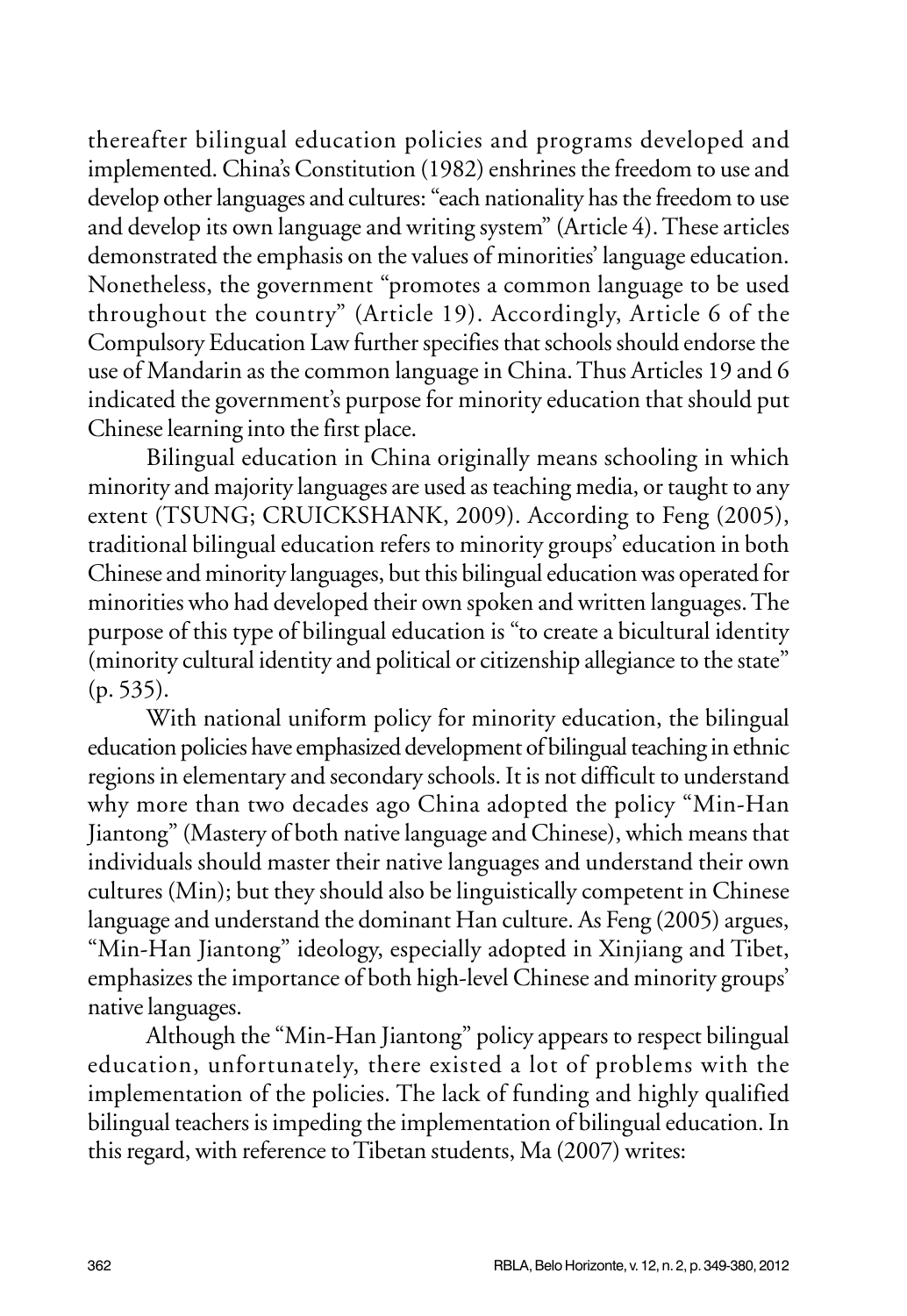Among the graduates of 2,417 primary schools where Tibetan is used as the language for instruction, only three classes can go on to junior high schools in which instruction is in Tibetan,whereas the overwhelming majority are channeled into preparatory classes for entrance into junior high schools in which instruction is in Chinese (p. 17).

Another reason that prevents bilingual education from being effectively implemented is the unprecedented changes that resulted from economic reform and globalization. The economic development in big cities or developed regions provided opportunities for minorities to make money and live a different life. When minority parents believe that their students should be educated to get opportunities to work in Chinese or English in the globalized world, any policies to differentiate educational opportunities and standards by ethnicity will embrace resistance. The policies would not benefit the minority groups; on the contrary, they would segregate them further from the mainstream society and put them on unfavorable situations. According to Feng (2009, p. 98-99), "[t]here is potentially a vicious cycle in which social stratification can be exacerbated by inappropriate language policies, which may result in more severe inequality English in China in education, and in turn lead to further social and ethnic divisiveness".

It can infer that given the changed national and global situations, where Chinese and English languages have become the tools for minorities to change their lives, minority languages have become more disadvantaged languages compared with Chinese and English. It is important to note that globalization has stimulated English language education in minority regions.

In 2001, the Ministry of Education regulated that third graders should start to learn English, and standards for secondary schools and colleges were also developed. According to the policies issued by the State Council in 2002, in bilingual education, "the relationship between the minority language and the Mandarin Chinese should be correctly managed… English should be offered in regions where favorable conditions exist". With this policy, the notions of SanyuJiantong (trilingualism or mastery of three languages: the minority home language, Chinese and English) and SanyuJiaoyu (trilingual education) appeared in the literature (FENG; SUNUODULA, 2009).

Surprisingly, two studies of Feng and Sunuodula (2009) and Qian (2007) found that the minority students had optimistic expectations for the nationwide promotion of English language education and that they were motivated in English learning when they saw the values of the language.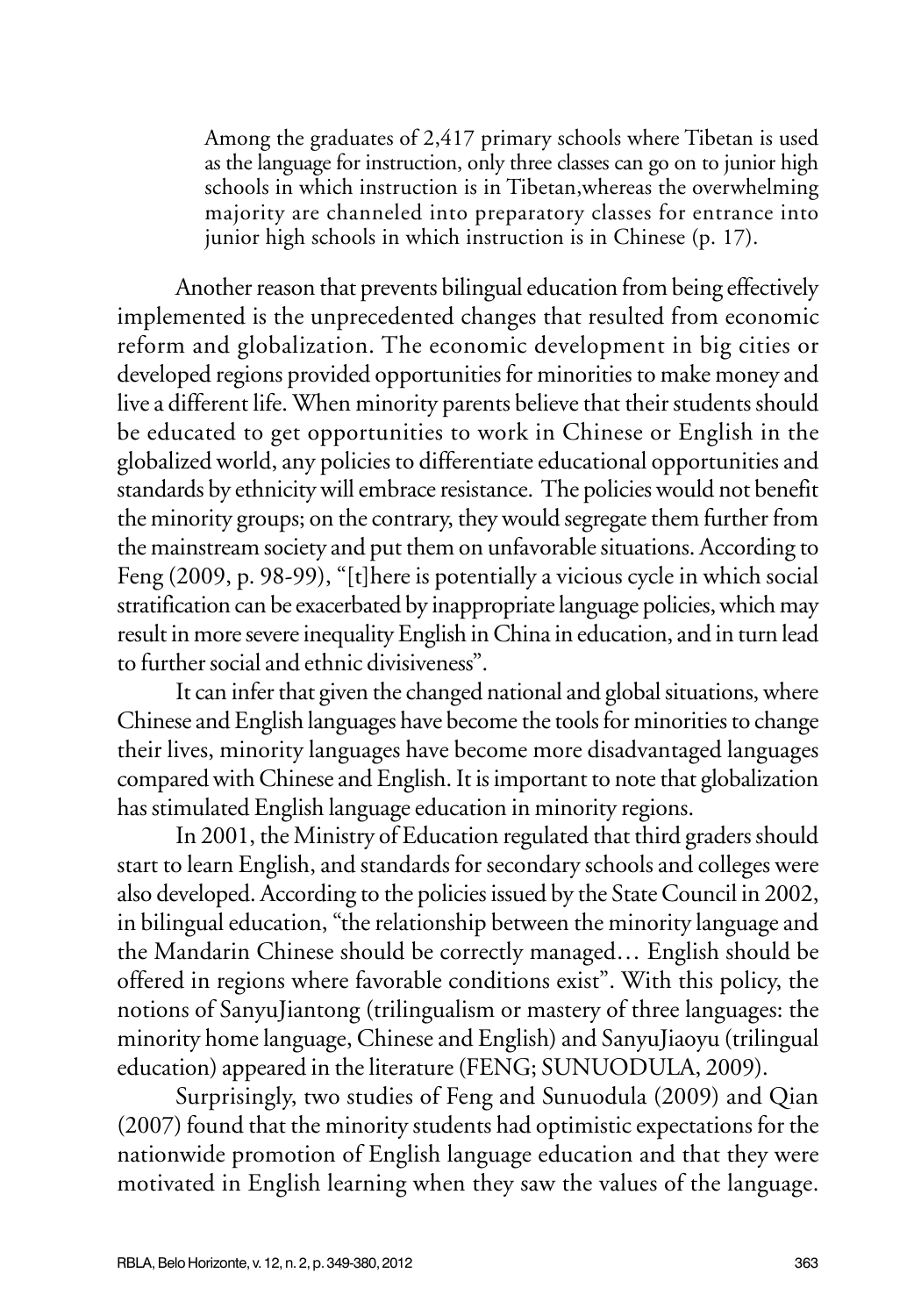Accordingly, Qian (2007) explains that students are motivated to learn English because it is a form of cultural capital that students will use for social promotion, jobs, and become part of mainstream society.

Despite the enacted policies, most minority students do not have the same opportunity to study a foreign language in elementary or secondary schools as Han students in central and developed areas or big cities (FENG, 2005; YANG, 2005). Hu (2003) found that students' proficiency of English among students from the western provinces with large minority communities is lower than that of students in more developed provinces where Han people were dominant. Challenges were reported about minorities' learning of English resulting from lack of resources to cognitive, affective and socio-cultural problems in learning a foreign language (cited in FENG; SUNUODULA, 2009). Because most of their English teachers do not understand their native languages, minority students have to learn English through Chinese, their second language, although Feng's (2005) research found that the use of the native language rather than the second language may help third language learners' thinking and learning process.

Additionally, the trilingual curriculum broadened the gap between Han students and minority students. Feng and Sunuodula (2009) argue that the current English education policies do not create a real opportunity for equality in education but "segregate the minority groups further from mainstream society and put them on an unequal footing for life opportunities" (p. 699). Yang (2005) listed four factors that contributed the stagnating English teaching and learning in minority areas. Funding for teaching facilities and instructional equipment, teacher training and teaching materials is needed. Students do not recognize the values of English learning so they are not motivated to learn English. Learning an L3 is more daunting than learning an L2 because minority students have less time for English learning (YANG, 2005).

Another barrier for implementing this policy is the lack of effective bilingual policies and curricula to support it (FENG, 2005). Although evident accomplishments have been achieved in terms of policy, teaching methodology, textbook publication, and teacher training and levels of literacy, many challenges and barriers exist in bilingual education and research (FENG, 2005). Minority students experienced cultural discontinuities because textbooks in Chinese contain literature on the Han culture, which prevents minority students from associating the learning content with their home culture (MA; XIAO, 2002).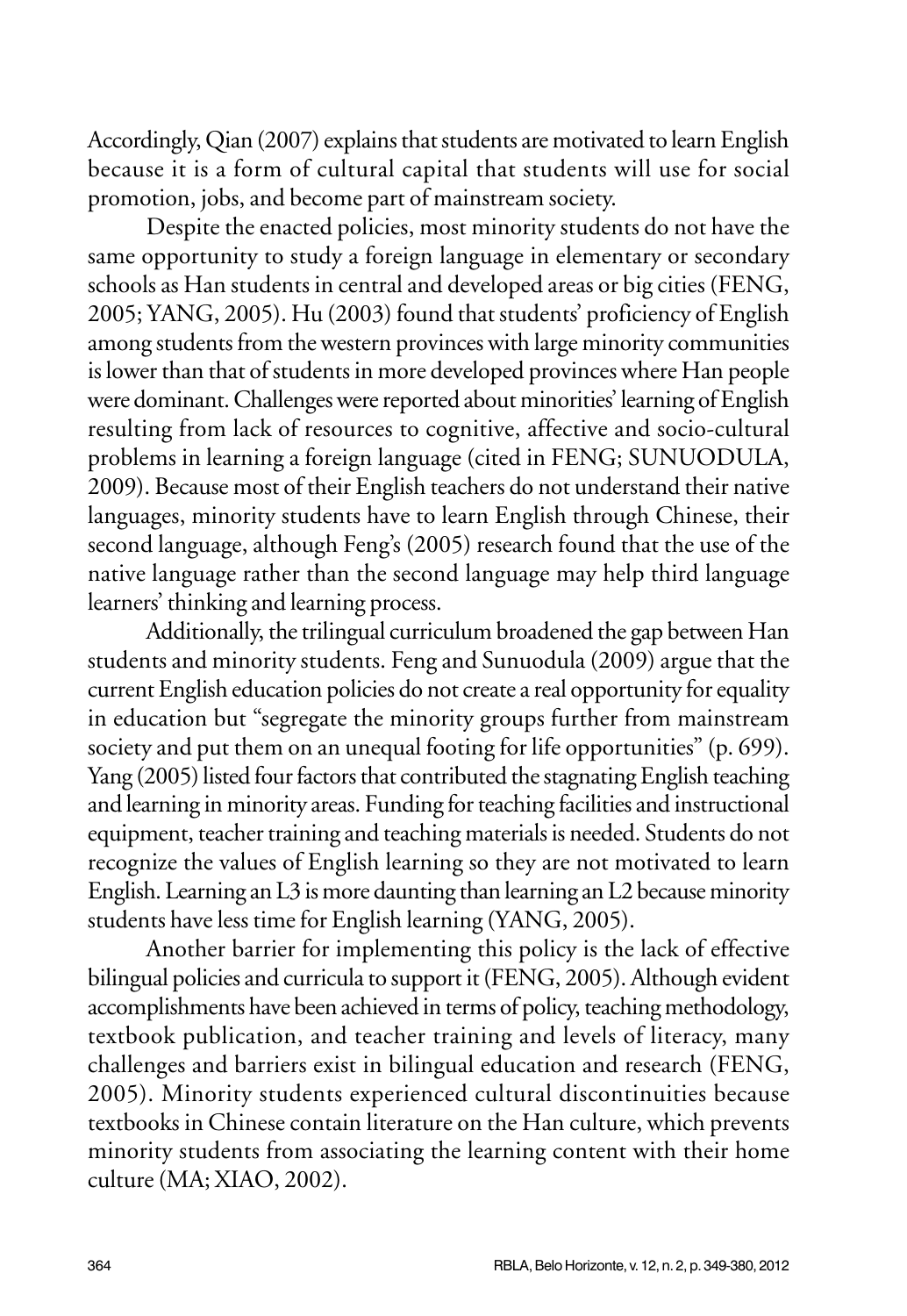Nonetheless, globalization has changed the concept of bilingual education as English has become a second language in developed regions. In recent years in political and economic centers such as big cities, coastal areas, and special economic zones developed areas, English and Chinese have been used as the language of instruction. The purpose of this type of bilingual education is "to satisfy the needs of the contemporary society and to respond to the perceived challenges of globalization and internationalization" (FENG, 2005, p. 535).

Globalization also has enlarged the gap between the east and west parts of China and between urban and rural regions. Consequently, English education, as part of bilingual and trilingual education, has furthered contradictions between educational policies and practices. Students and parents prefer English to Chinese for students' job opportunities or going abroad. However, the patriotists and culturists seek to maintain the position of traditional Chinese language and culture. Opportunities for learning and social promotion also have become more unequal for students in urban and rural areas. Feng (2009) identified conflicting relationships between English and Chinese learning for Han students, and among the native language, Chinese as an official language, and English as a third language for minority students. Feng (2009) documented scholars' concerns about the overemphasis on English education which consequently may threaten Chinese language and culture. These scholars advocated the strengthening of Chinese in order to protect national sovereignty and national security (Feng, 2007). This patriotists' and culturists view contradicts with Feng's (2007) utilitarianist's view that English has its values for "accessing the knowledge of sciences and technology in order to facilitate economic development and nation building in general" (p. 90).

The complex contexts are deepened by the complex social, economic, and political elements in different regions. Feng (2009) delineated differences in different aspects such as gaps between developed and underdeveloped regions, variations in opportunities to English education by socio-economic status, and differences between ethnic groups. Hu (2003) found the differences in students' English proficiency, teaching pedagogy and students learning behavior between schools in coastal regions and inland regions. The regional differences also were embodied in urban and rural schools (WU, 2008). Even within the same region, different resourcing and teacher training and availability, different teacher availability, teaching methods, suitable curriculum, books and resources result in the gap in terms of educational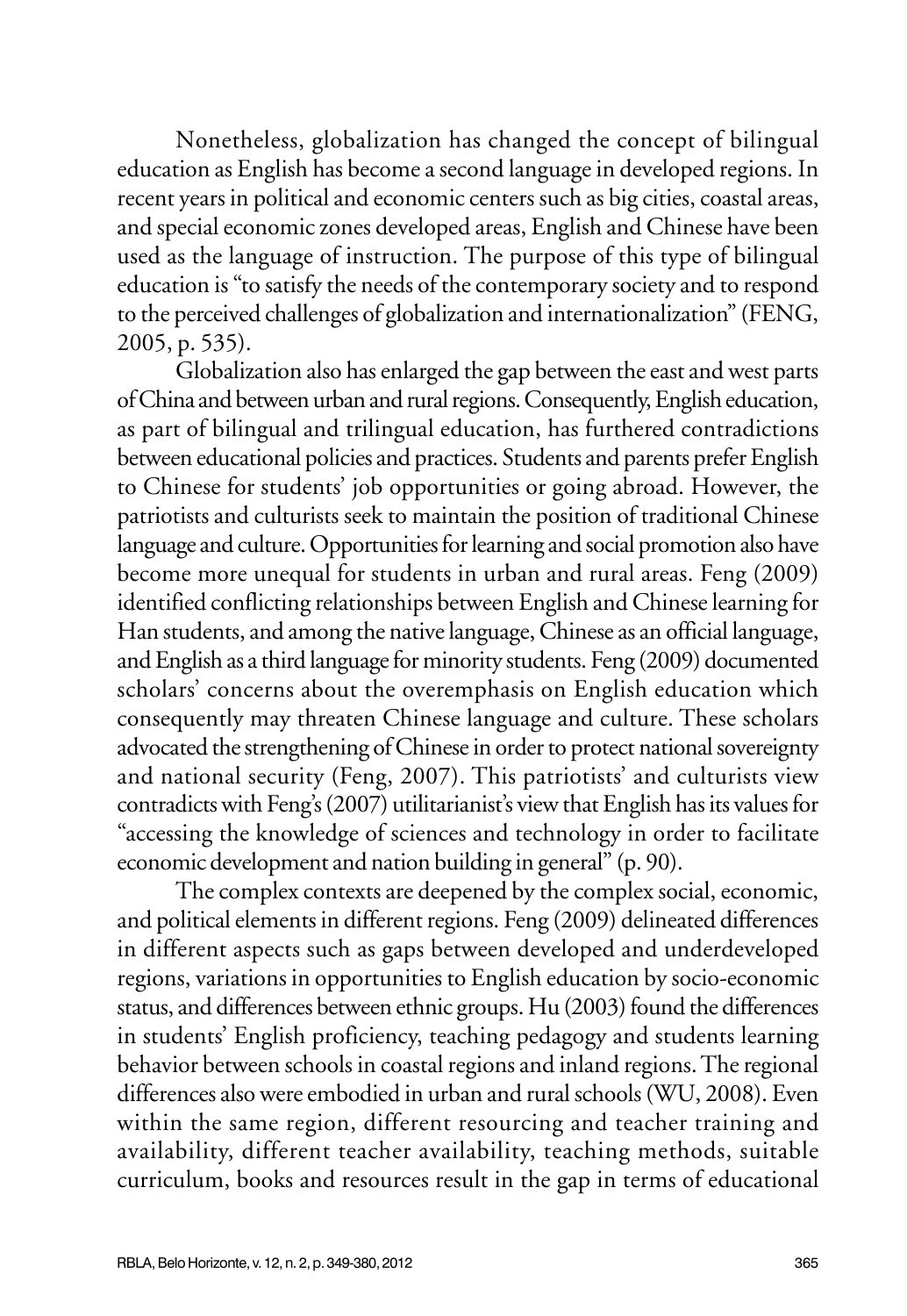experiences and outcomes (TSUNG; CRUICKSHANK, 2009). Zou and Zhang's (2011) study indicated that students' parents of all types of socioeconomic status (SES) in Shanghai gave strong support to their children's English learning and that students' parents' SES may result in further social divisiveness regarding the opportunity for English learning.

However, the popularity of English language education further broadened the gap between minorities and Han students in terms of opportunities for jobs and higher education. So it can be argued that given the complex, multi-faceted language education contexts, more practical, flexible, and multi-purpose language education policies should be developed in order to equalize all students', especially minorities', opportunities for jobs and higher education.

#### **India**

Multilingualism has been the fabric of Indian societies for centuries and India's pluralism manifests in its linguistic diversity. In this respect, National Curriculum Framework (NCF) 2005 of India states that "[t]he linguistic diversity of India poses complex challenges but also a range of opportunities" (p. 37).The NCF further states that "India is unique not only in that a large number of languages are spoken here but… There is no other country in the world in which languages from five different language families exist" (p. 37).

It is worthwhile to note that India has recognized the importance of its multi-cultural and multi-ethnic social realities by accepting multilingual educationand recognizingindigenous and minority languages in its Constitution since its independence from the British in 1947. According to the constitutional provisions for the use of languages in India, the use of English as a second official languagewas supposed to be phased-out by 1965.When an apparent revolution took place against the "Hindi only" policy in some parts of the country in the 1960s, India adopted a policy called the "Three Language Formula" (TLF) in 1968, according to which Hindi is the national language, English is the language for official businesses along with Hindi, and the third language a state-wise recognized language. For example, Gujarati is the language of the Gujarat (Western Indian state), and Telugu is the language of Andhra Pradesh (Southern Indian state).

The Indian Constitution has also provided some safeguards to diverse linguistic and cultural identity of the nation and so as to sustain multilingual India. As the Article 29 of the Constitution states the following about distinct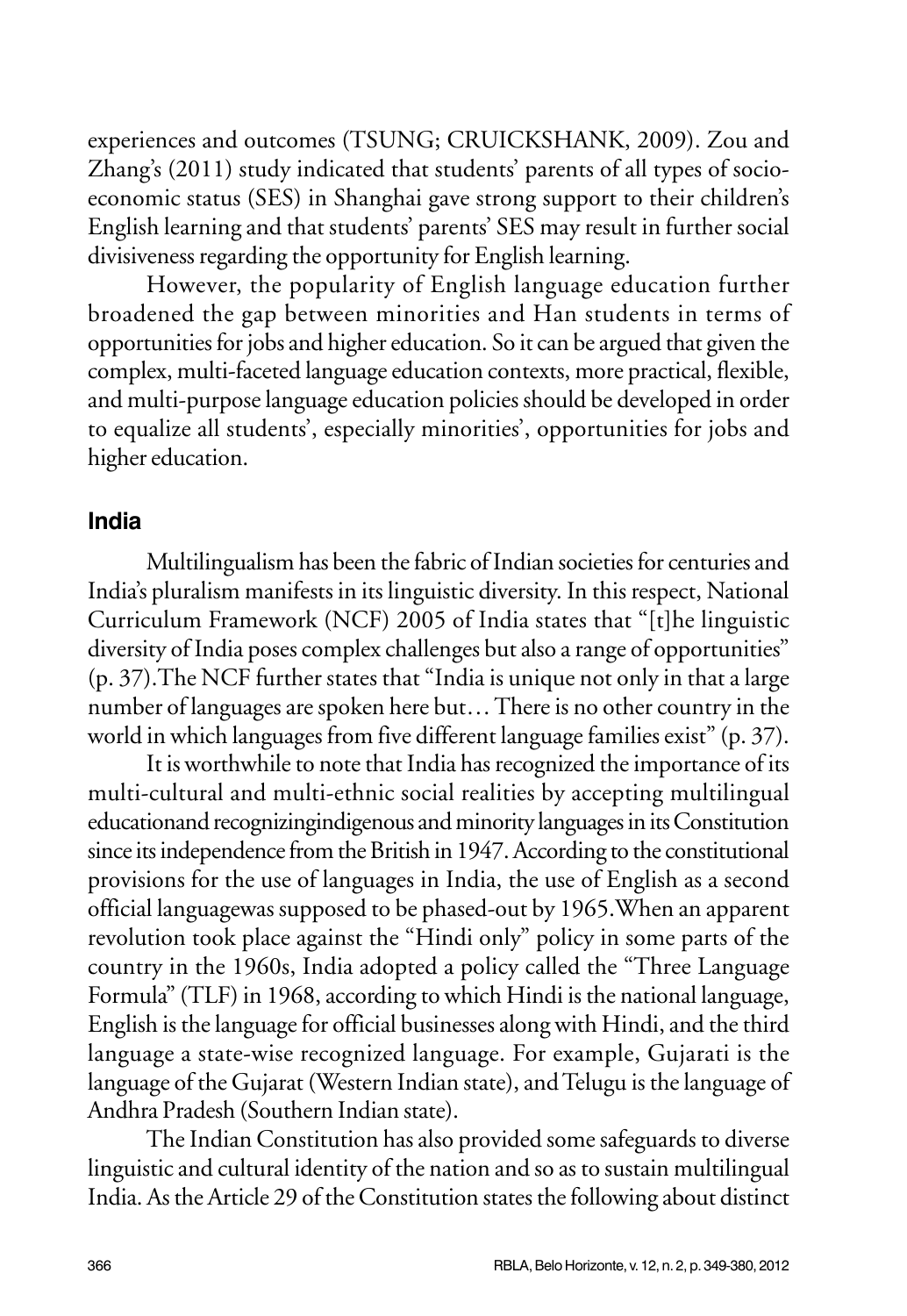identities of indigenous and minority communities, "[A]nysection of the citizens residing in the territory of India or any part thereof having a distinct language, script or culture of its own shall have the right to conserve the same." The Article 30 (1) specifically states about education in indigenous and minority languages, and guarantees indigenous, religious and linguistic minorities the right to sustain their languages and cultures through education: "All minorities, whether based on religion or language, shall have the right to establish and administer educational institutions of their choice."

In addition, India also made its commitment to ensure mother-tongue education to children, including indigenous and minorities (KHUBCHANDANI, 2008; MOHANTY, 2008). Asthe Article 350 (A) of the Constitution states the following about mother-tongue instructions at the primary stage of education to children of the linguistic minorities: "[I]t shall be the endeavor of every State, and of every local authority within the State to provide adequate facilities for instruction in the mother-tongue at the primary stage of education to children belonging to linguistic minority groups." These constitutional safeguards and guarantees are important for sustaining India's linguistic diversity.

However, the question is still unanswered regarding how to define mother-tongue for education purposes. In line with the spirit of the Constitution, the 1951 Indian Census defined mother-tongue "as the language of parents, language of home or language that has been spoken from the cradle" (KHUBCHANDANI, 2001, 2008). Despite the constitutional definition of mother-tongue, recently in some court decisions of Tamilnadu and Karnataka states, the concept of mother tongue has been interpreted in different ways. According to the court verdict of Madras High Court, mother tongue could be more than one for a particular region, such as Tamil and Tulu (local indigenous language) both could be recognized as mother-tongues of some children in Tamilnadu and it is not necessary that the mother-tongue of children must be the language of parents or a family or language of a community (MOHANTY, 2008). With reference to India's language policies in education, UNESCO (2007) states that:

> The 3-language formula says a child has to learn the mother tongue/ regional language, Hindi and English. If the medium of instruction is the mother tongue or a regional language, Hindi and English are introduced between Class I and Class IV. Hindi is continued up to Class VIII (end of elementary school) and the child completes high school in English and the mother tongue/regional language.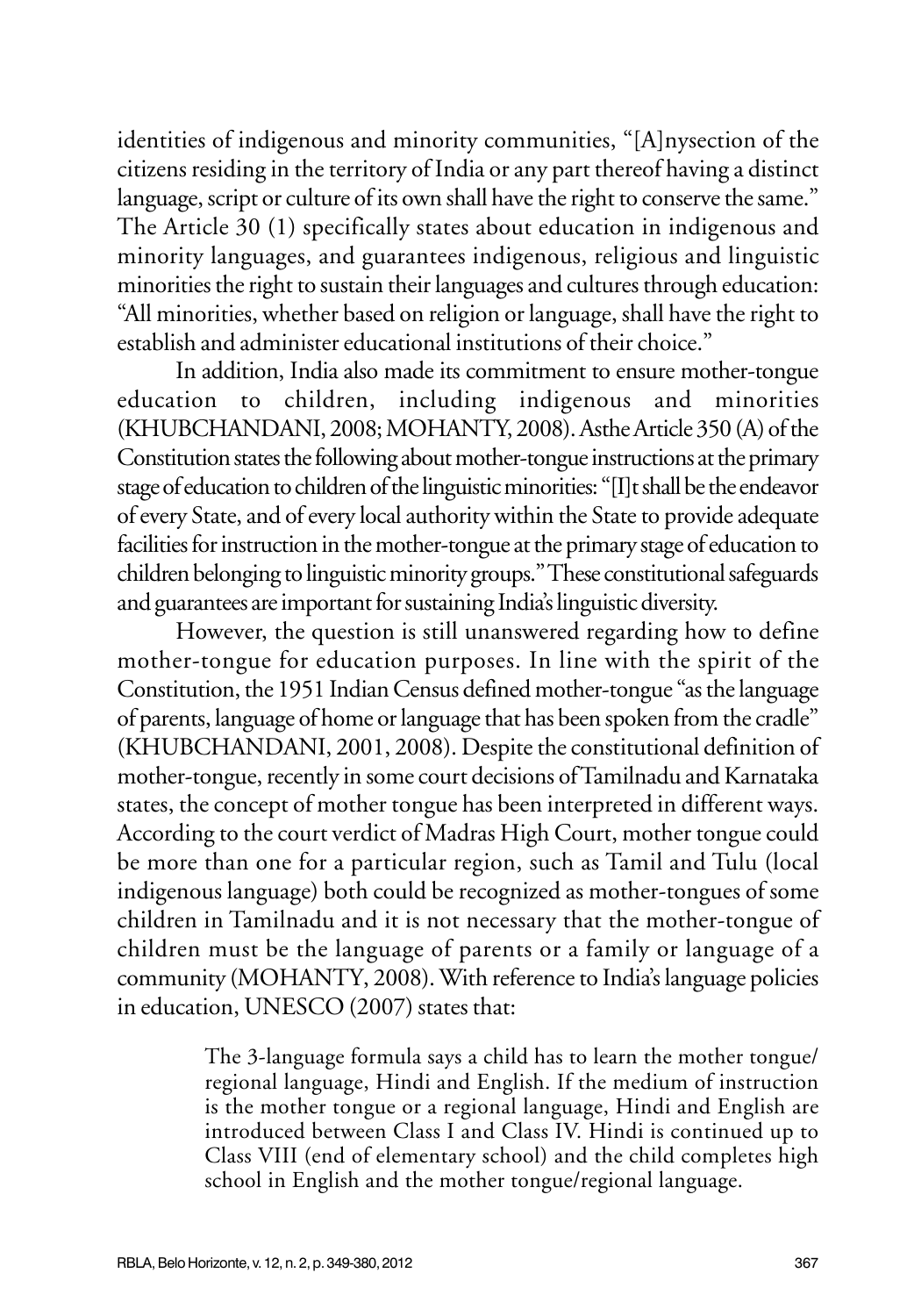In reality, most of Indian children are being taught even today in language(s) that are not their mother-tongues (GUPTA, 2001; HORNBERGER; VAISH, 2008; SKUTNABB-KANGAS *et al*., 2009). Less than one percent of tribal children in India have any real opportunity for mothertongue instruction (SKUTNABB-KANGAS*et al*., 2009). Hornberger and Vaish (2008) argue that despite India's egalitarianThree Language Formula (TLF) of 1968, many Indian children are being educated in a language which is not their own language. In some parts of India, mostly in Hindi speaking states (e.g., UP, Bihar, MP, and Rajasthan), English is being taught as a foreign language, while in some other states, mostly in Southern India, English is being taught as a second language. According to UNESCO (2007), "many minority language children continue to speak their mother tongue at home, but learn to read and write in the dominant regional language...against the principle of learning in one's mother tongue contained within the spirit of the3-formula policy."

While Jhingran (2005) points out, over 12 percent children in India suffer severe learning disadvantage because they are denied access to primary education through their mother tongues. A similar concern was reiterated in NCERT's Position Paper on Teaching of Indian Languages (2006) by stating:

> It is indeed a pity that educational planners and language policymakers are not able to capitalize on this innate potential of the child. In a country like India, most children arrive in schools with multilingual competence and begin to drop out of the school system because, in addition to several other reasons, the language of the school fails to relate to the languages of their homes and neighborhoods(p. iv).

The position paper further stated that "[I]t is with a sense of regret...that the three-language formula has rarely been implemented in its true spirit anywhere in the country" (p. 21).

In light of the above stated language learning and teaching situations in India, the NCERT Position Paper has also emphasized the need for proper educational policies of mother-tongue education and quality teacher training:

> It is imperative that we make provisions for education in the mother tongue(s) of the childrenand train teachers to maximize the utilization of the multilingual situation often obtaining in the classroom as a resource rather than a strict implementation of the three-language formula, it is the survival and maintenance of multilingualism that should be at the heart of language planning in this country (NCERT, 2006).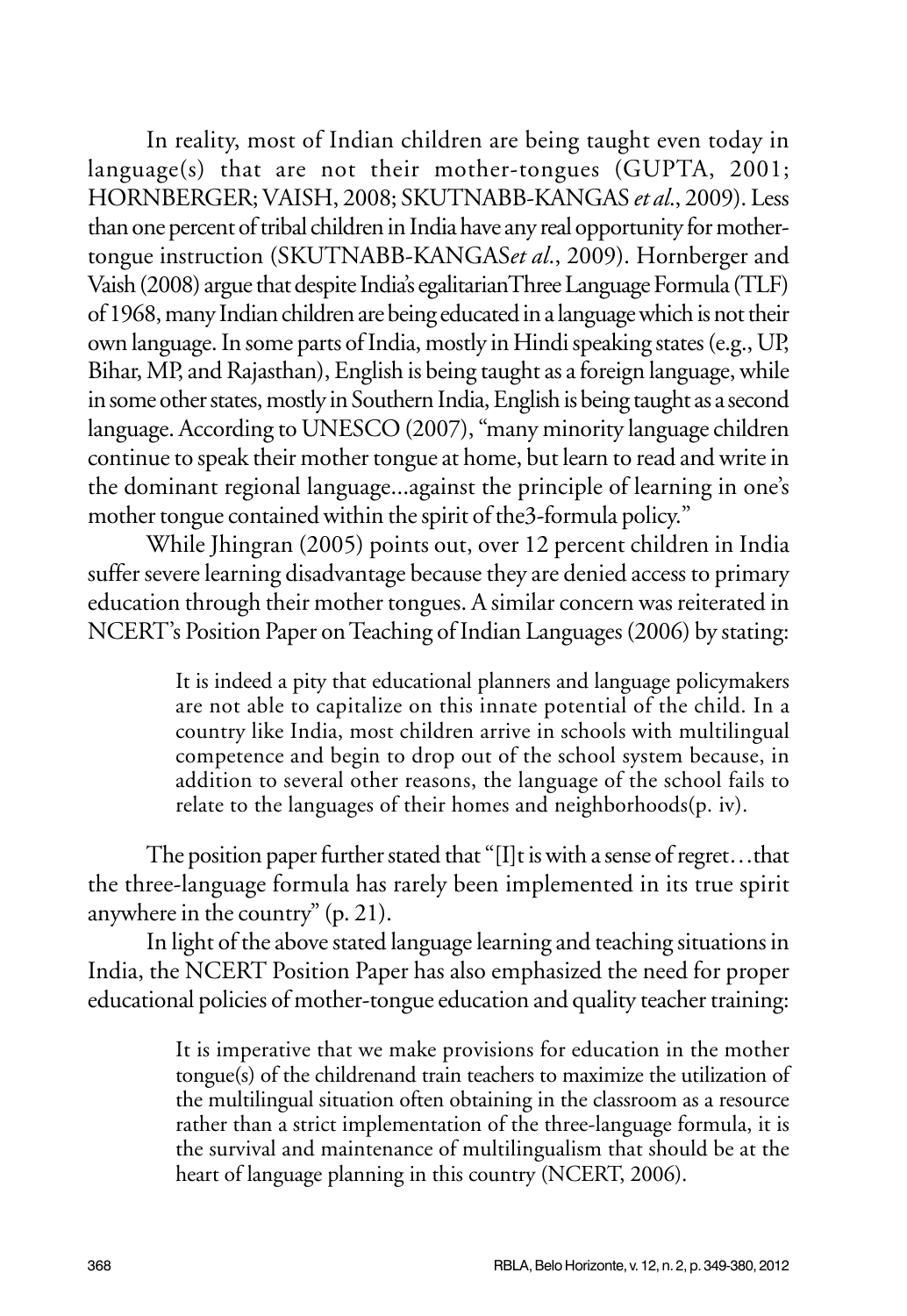It is worthwhile to note that the Indian 2001 census reported fifty-seven languages with more than a million speakers and in some areas children speak three or four languages even before going to school. Due to this demographic reality, children have to learn four or five languages by the time they complete primary school (SKUTNABB-KANGAS*et al*., 2009). It is important to note that a country like India cannot afford to implement classroom instruction in its all languages. There are also many other factors that determine whether a language can be a sole medium of instruction or not. Nevertheless, according the 7<sup>th</sup>All India School Education Survey (AISES) of National Council of Educational Research and Training (NCERT, 2007), there are forty-seven languages being used as media of instructions at one or more than one levels of education.

On the other hand, the NCF (2005) has also strongly emphasized for the implementation of true multilingualism in Indian schools. By referring to the nation's three language formula, it further states, "It is a strategy that should really serve as a launching pad for learning more languages. It needs to be followed both in letter and spirit…. Its primary aim is to promote multilingualism and national harmony" (p. 37). For implementation of true multilingualism in schools, the NCF (2005) also provides some specific guidelines:

- Language teaching needs to be multilingual not only in terms of the number of languages offered to children but also in terms of evolving strategies that would use the multilingual classroom as a resource.
- Home language(s) of children should be the medium of learning in schools.
- If a school does not have provision for teaching in the children home languages(s) at the higher levels, primary school education must still be covered through the home language(s).
- Children will receive multilingual education from the outset. The Three language formula needs to be implemented in its true spirit, promoting multilingual communicative abilities for a multilingual country.
- In the non-Hindi speaking states, children learn Hindi. In the case of Hindi speaking states, children learn a language not spoken in their area. Sanskrit may also be studied as Modern Indian Language (MIL) in addition to these languages.
- At later stages, study of classical and foreign languages may be introduced. (p. 37).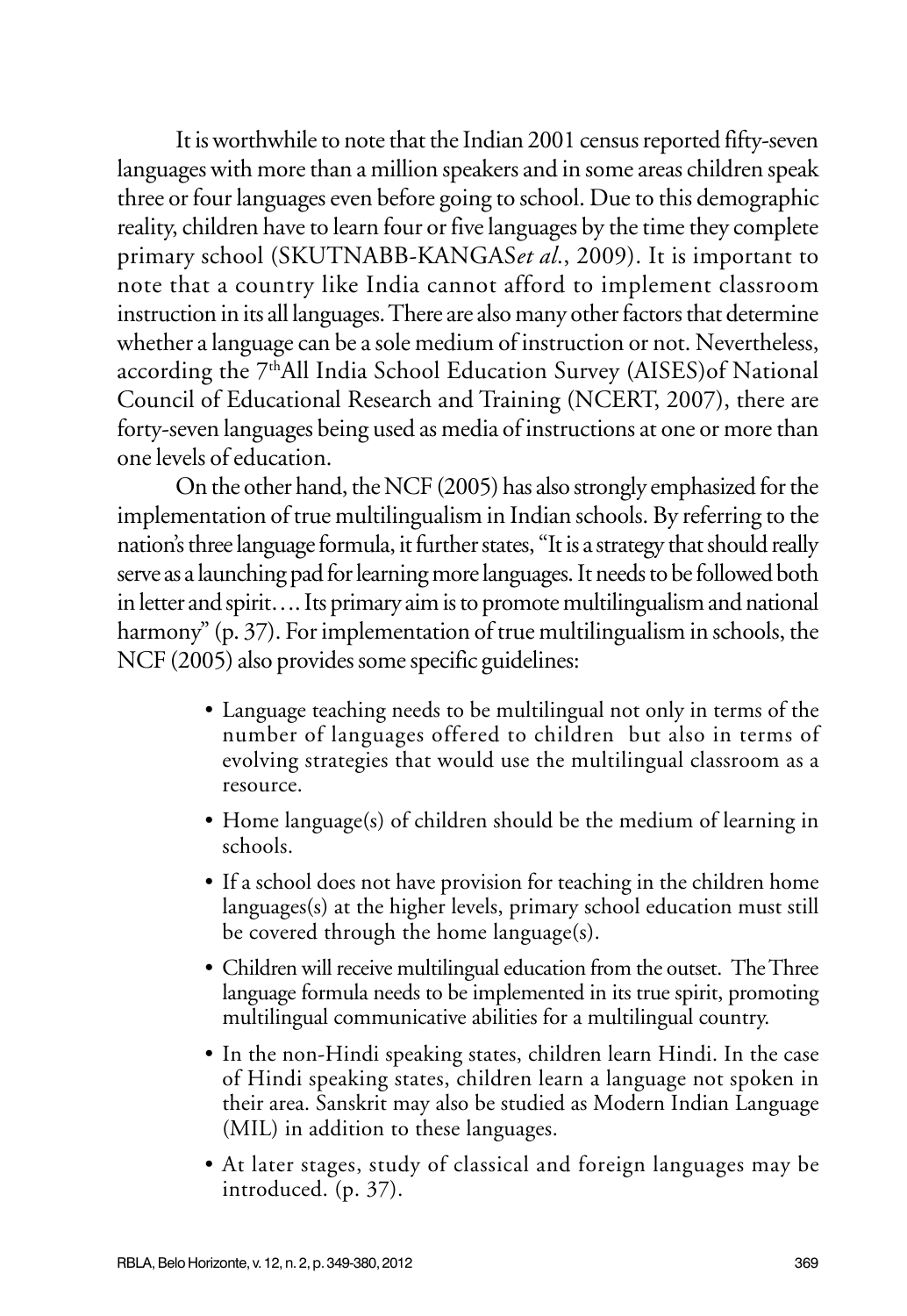Nonetheless, implementation of multilingualism is not that easy in India, given the place of the English language at all levels of education. Though English has become indigenized in India like other English speaking countries like Nigeria and Singapore (KACHRU, 1984), it is still a highly contentious issue in Indian society and in politics. Referring to the English language education in India, the NCERT Position Paper on Teaching of English (2006) states that

> English is in India today a symbol of people's aspiration for quality in education and a fuller participation in national and international life. Its colonial origins now forgotten or irrelevant, its initial role in independent India, tailored to high education (as a "library language," a "window on the world"), now felt to be insufficiently inclusive socially and linguistically, the current state of English stem from its overwhelming presence on the world stage and the reflection of this in the national arena (p. 3).

However, the Position Paper also acknowledges that "English does not stand alone. It needs to find its place: (a) along with other Indian languages: (i) in regional medium schools: how can children's other languages strengthen English learning? (ii) in English medium schools: how can other Indian languages be valorized, reducing the perceived hegemony of English; (b) in relation to other subjects: A language across the curriculum perspective is perhaps of particular relevance to primary education. Language is best acquired through different meaning-making contexts and hence all teaching in a sense is language teaching" (p. 3-4).

Hence, "The aim of English teaching is the creation of multilinguals who can enrich all our languages; this has been an abiding national vision" (NCERT, 2006, p. 4).

The dilemma of India for English language education is also manifested in the report of National Knowledge Commission (NKC) (2009) of India:

> English has been part of our education system for more than a century. Yet English is beyond the reach of most of our young people, which makes for highly unequal access. Indeed, even now, more than one percent of our people use it as a second language, let alone a first language….the time has come for us to teach our people, ordinary people, English as a language in schools….build an inclusive society and transform India into a knowledge society (p. 27).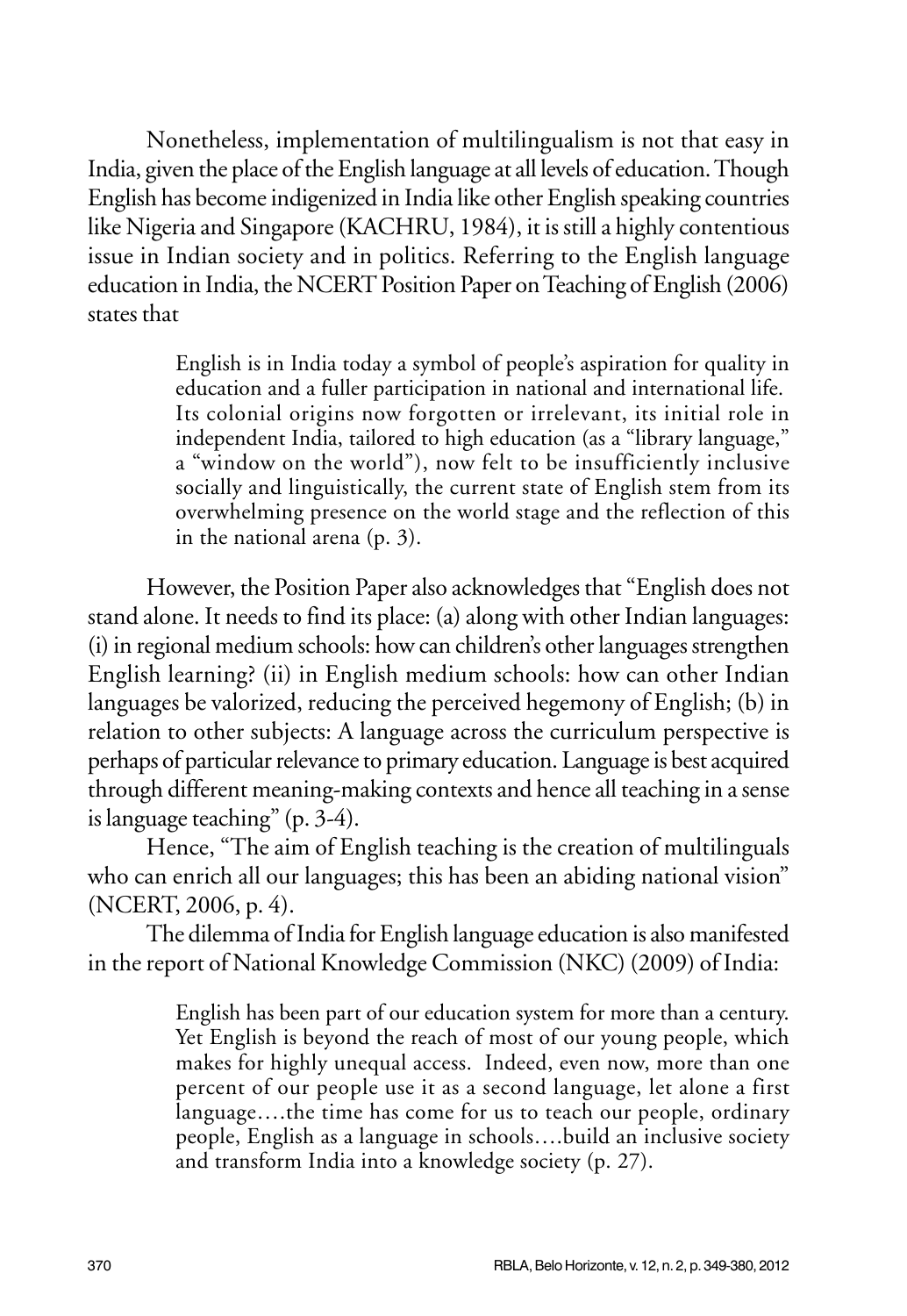Based on all these legal provisions and actual practices, and arguments and counter arguments, it can be inferred that language education in India is as complex as the nation itself, in terms of its demographics. In other words, with the advent of recent globalization, there have been some added complexities in terms of language policies in India. India needs to prepare its aspiring workforce (equipped with English language competency) for global markets on the one hand, and to keep its long cherished multi-ethnic and linguistic diversities through multilingualism, on the other. There needs to be a balanced approach in language policies in India: Hindi and English along local, regional, and indigenous languages need to be taught.

#### **Nepal**

Nepal is a small but multilingual nation. Despite its small size, it is linguistically diverse. According to the 2001 census, there are 92 languages spoken as mother tongues in Nepal. In this respect, it is worthwhile to refer to Turin (2007), who notes that

> [i]n Nepal, linguistic and cultural identities are closely interwoven, and many of the country's indigenous peoples define themselves in large part according to the language they speak. Language is often used as a symbolic badge of membership in a particular community, and is a prominent emblem of pride in one's social or ethnic identity (p. 27).

It is important to note that since the restoration of democracy in 1990, the government of Nepal has realized the importance of Mother Tongue (MT) education in consonance with the 1951 UN declaration. Some of the steps the government has taken in this connection are reflected in its laws and acts. For the first time, the Constitution of the Kingdom of Nepal (1990) has made provision for the right to gain primary education through mother tongues. Accordingly, the National Commission for Language Policy (1992) strongly recommended the use of mother tongues as mediums of instruction at the primary level of education. It was followed by the seventh amendment of Education Act (2001) and different policy documents envisaged under the tenth National Plan, such as Education for All (EFA), and Vulnerable Community Development Plan 2004, have opened up the venues for setting up schools which encourage inclusive modalities by way of MT education (NCF, 2007).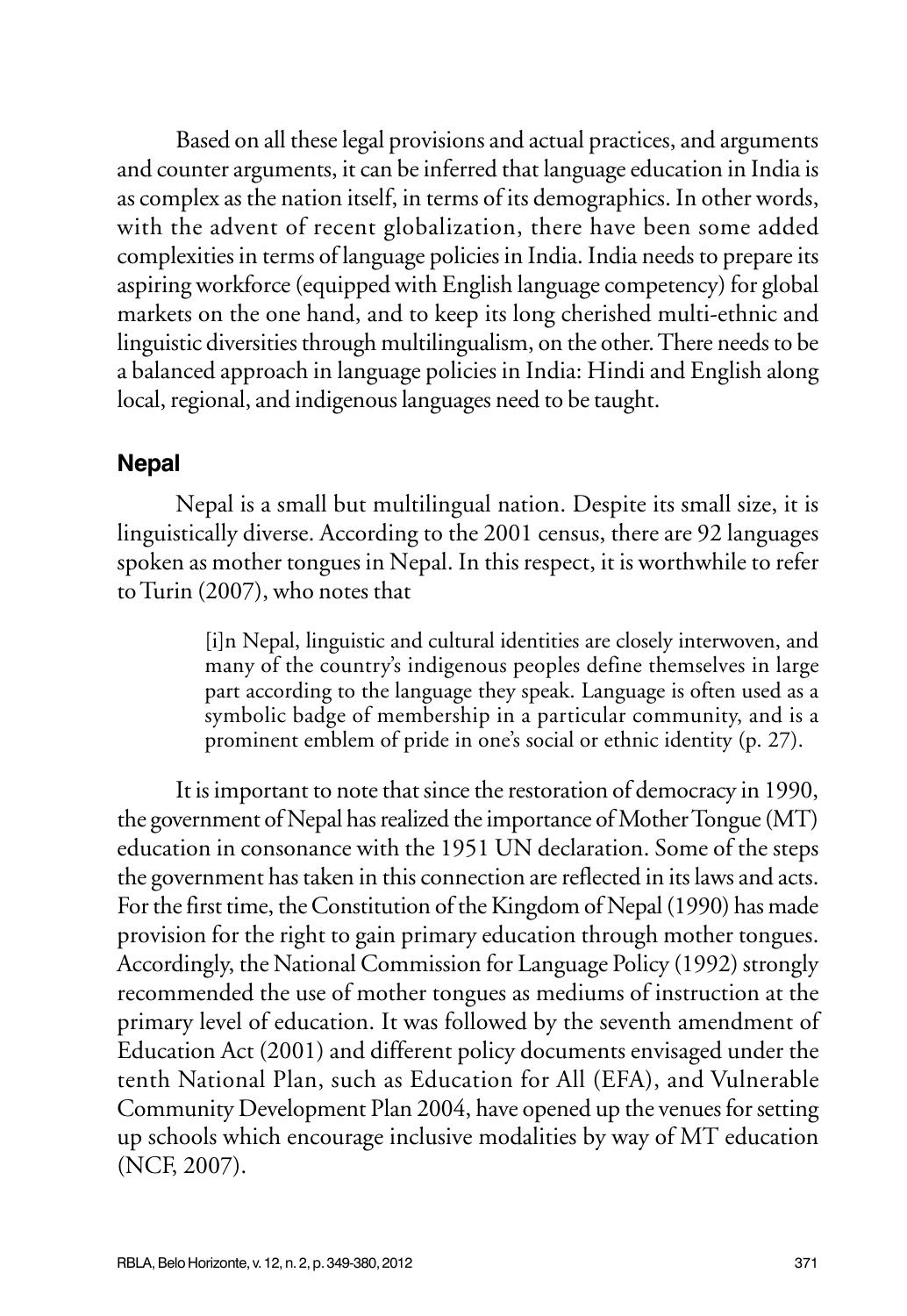Later, in consonance with the Constitution of the Kingdom of Nepal (1990) and the Education for ALL (EFA) National Program, the Government of Nepal adopted a policy to introduce different mother-tongues as medium of instruction at primary level of education. It is believed that the use of the child's mother-tongue in school will develop a good home-school relationship and relieve him/her from psychological shock as the child can express his/her ideas well and communicate well if the classroom environment in his/her mother tongue and the subjects taught in class are dealt in his/her mother tongue (CUMMINS, 2000). In this context it is relevant to refer to Anders-Baer *et al*. (2008, p. 3), who state that

> [T]he dominant language medium of education prevents access to education because of the linguistic, pedagogical and psychological barriers it createsmost indigenous peoples and minorities have to accept subtractive education where they learn a dominant language at the cost of the mother tongue which is displaced, and later often replaced by the dominant language.

Hence, it is important to promote mother-tongue education at primary level in Nepal. It is also important to note that a huge number of children drops out of school in Nepal due to various factors.One of them is the language of instruction, Nepali. Referring to the gap between home languages of children and the language of instruction in Nepal, Skutnabb-Kangas and Dunbar (2010) argue that "it would therefore be appropriate to educate the children in their mother-tongue in order to make the break between home and school as small as possible" (p. 51).

Although the existence of multiple languages in Nepal has long been recognized, there have been many shifts of policy concerning their recognition and usage within the education system. For example, the first education plan (NNEPC, 1956) adopted a policy of language transfer, whereas the second education plan (ARNEC, 1962) proposed Nepali as the medium of instruction in public schools, as did subsequent education plans (NESP, 1971). It was only after the advent of democracy in 1990 that language issues in education came to the forefront. Consequently, the constitution of the Kingdom of Nepal (1990; Article 3:18:2) and the subsequent education plans (NEC, 1992; HEC, 2000) advocated mother tongue education (CRED, 2005; NCED, 2008; TAYLOR, 2010; UNESCO, 2007).

With the JomteinDeclaration (1990) and Dakar Framework for Action (2000), the Government of Nepal endorsed the Education For All (EFA)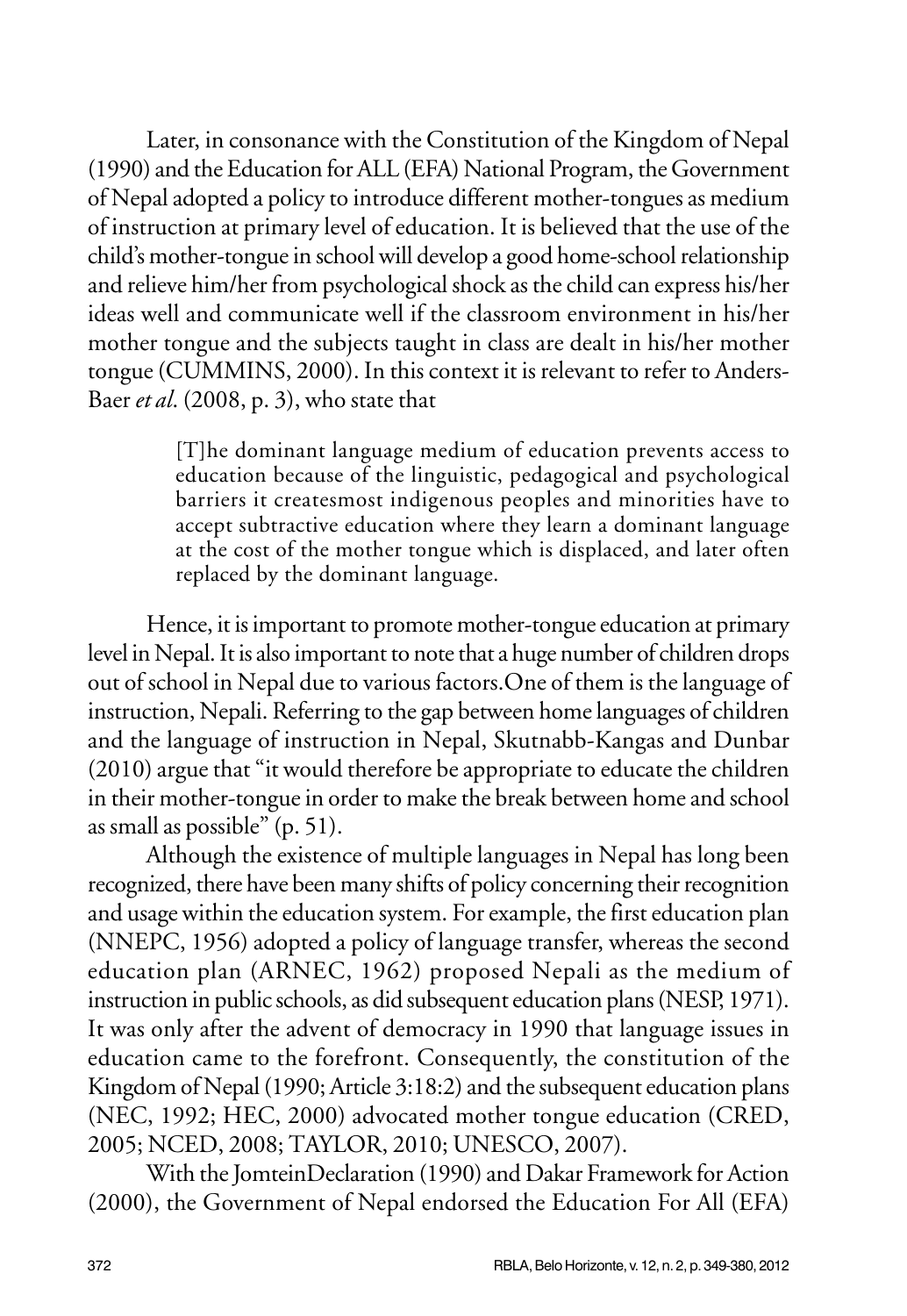program (2004-09) to ensure equity in quality basic education for all Nepalese children. As a strategy, the EFA program adopted the use of students' mother tongue as the medium of instruction from grades one to three in a monolingual situation while from the grade four onward the medium is Nepali as a strategy for the transitional bilingual education. It has decided to translate textbooks for Social Studies and Arithmetic into five mother tongues: Maithili, Newari, Awadhi, Limbu, and Tamang, as a follow-up action for Mother Tongue (MT) teaching at primary level education (CRED, 2005; NCED, 2008; NCF, 2007; Taylor, 2010; UNESCO, 2007).

Some of the important steps that have already been initiated in Nepal for mother tongue teaching are that during the Basic and Primary Education Project, Phase I (BPEP- I, 1991-2001), seven languages, Newari, Maithili, Tharu, Awadhi, Limbu, Tamang, and Bhojpuri, are introduced at primary level as optional subjects. This measure proved to be a landmark towards the introduction of mother-tongue instruction. Accordingly, teaching/learning materials (textbooks) were also designed and introduced. Later, five other mother-tongues, Sherpa, Chamling, Bantawa, Magar, and Gurung, are introduced (CRED, 2005). Altogether, twelve languages (out of the nineteen languages, based on personal communication with the government officials of Nepal) have so far been introduced as optional subjects in the different primary schools of more than 17 districts (NCF, 2007; UNESCO, 2007).

In Nepal, English was taught as a foreign language from 1854, when Durbar High School was established. However, it was only in 1971 that the "Nepal National Education Plan 1971" formally recognized English as a foreign language along with some other foreign languages such as Chinese, French, Hindi, Japanese, Russian, and Tibetan. Since then, English was being taught from grade four to graduate level courses as a foreign language in Nepalese educational institutes and universities (GIRI, 2009).

After restoration of the multiparty system in 1990, the government of Nepal made the provision for teaching English language from grade one in the place of grade four in 2004.Gradually it would be used as a second language in the Nepalese education system. However, due to perceived inadequacies of the public education system to teach English as a foreign language in particular, parents have invested heavily in private tutoring or language institutes to provide English education to their children (GIRI, 2009). Owing to great dearth of ELT professionals in Nepalese education system in general and at the Ministry of Education in particular, and due to lack of ELT experts in policy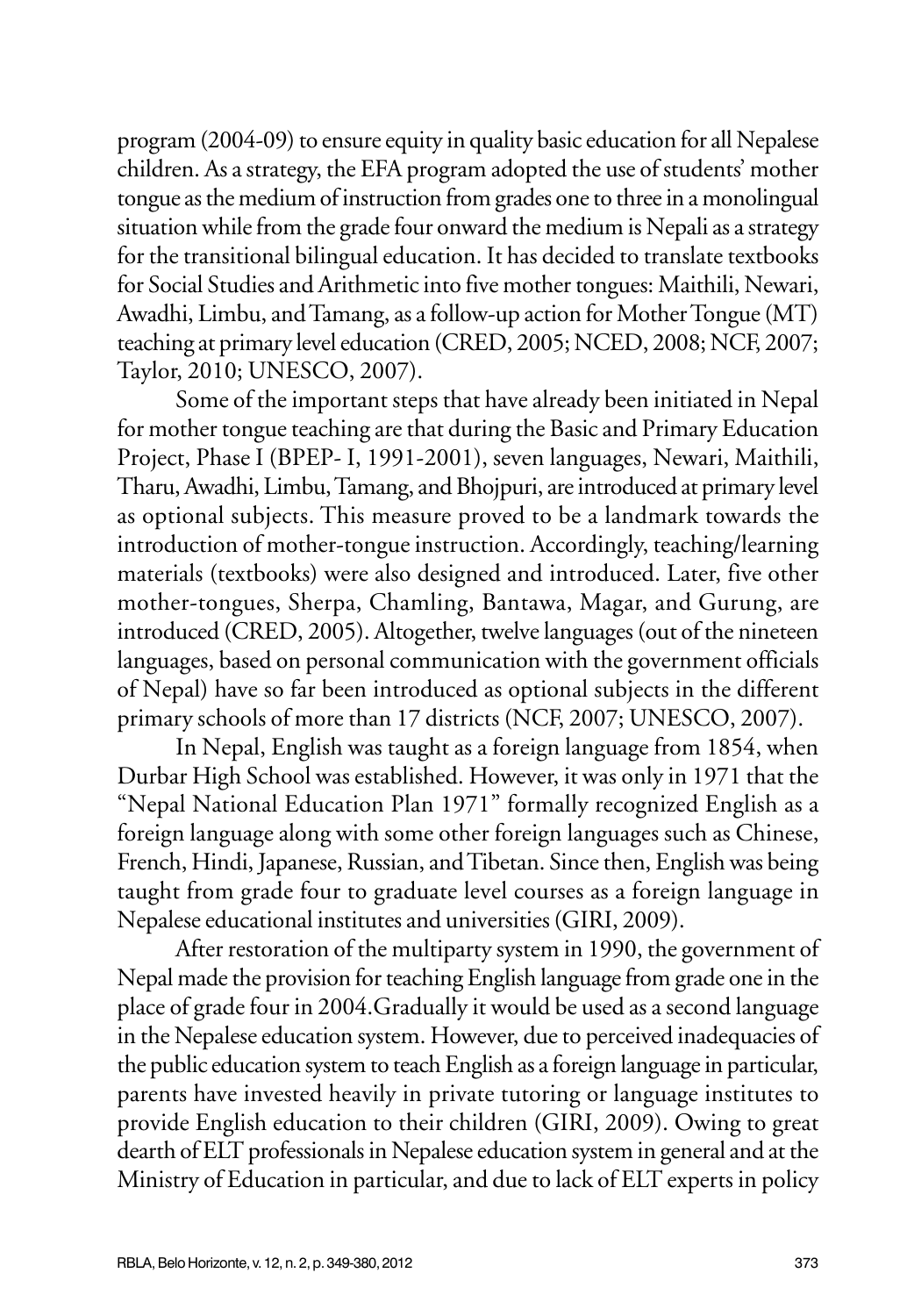formulation and curriculum designing, Nepal is still not capable of addressing the large number of failures in English at all levels of its education system, every year. In Nepal, ELT at all levels has been considered a lower status due to a number of factors such as lack of appropriate textbooks, qualified teachers, adequate supplementary materials and audio visual aids, physical facilities and suitable environment (GIRI, 2009; TAYLOR, 2010).

Given Nepal's multi-ethnic linguistic diversities, its language policy needs to be pluralistic in scope. There should be a balanced approach in language policies, mother tongues of minority and indigenous communities, along with global languages– English, Hindi, Chinese, and others. Nepal needs to avoid its past one nation one language policy not only to sustain its rich linguistic diversities but also to maximize economic gains through linguistic and cultural heritages of its multi-ethnic societies in a globalized world.

## **Conclusion**

In this era of globalization, a society that has access to multilingual and multicultural resources can have advantages in its ability to play an important social and economic role on the global stage. As the world becomes a smaller place because of the global economy, language and how it is learned becomes significant (CAMERON, 2002). Moreover, without multilingual practices, a child's right to education through mother-tongue cannot be ensured in multilingual contexts like South-East Asia. As both minority and heritage languages continue to struggle for recognition and preservation, multilingual practices are also equally important for preserving indigenous communities and their heritages from being extinct. There is an urgent need for respecting our diverse culture and language heritages by instigating them into the children through education.

In the selected cases, mother tongue education has been unanimously emphasized as part of cultural education on the one hand, and they all come under UNESCO (2003) multilingual policies category, teaching/learning practices into at least three languages-mother-tongues, national or local or indigenous, and global.

Nonetheless, globalization is influencing mother-tongue education to different extents in different countries. For example, China has experienced unprecedented economic reform and social changes; therefore, the mother tongue education for both Han people and minority groups has been challenged. Additionally, English has made bilingual and multilingual education more complex and difficult to manage.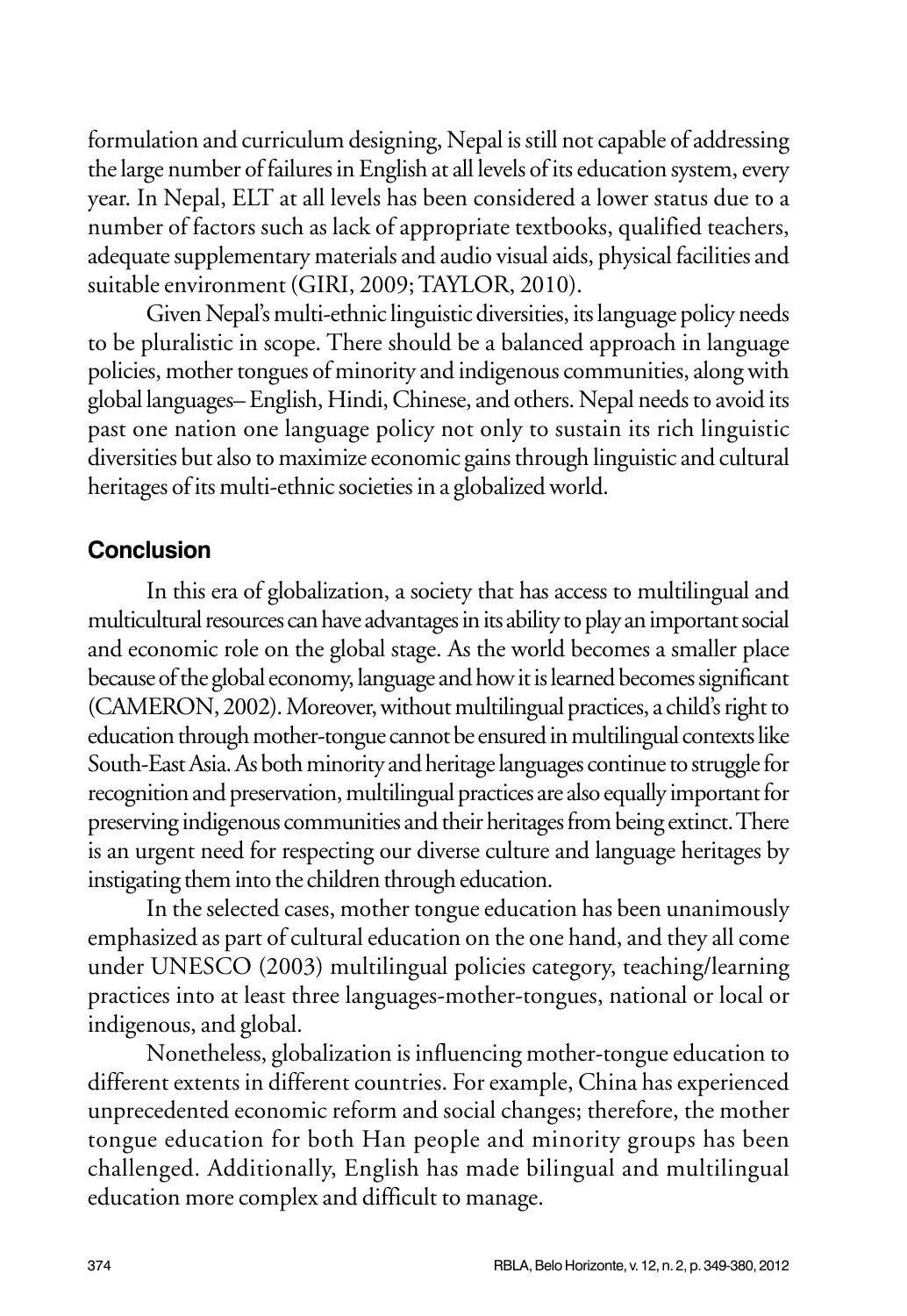Globalization brought about more awareness of the values of indigenous cultures and mother tongues. Meanwhile, it also has brought about the challenges such as the place of English. These cases suggest that it is essential for educators and policy-makers in each nation to reshape the evolution of national language policies in such a way that the rights of all citizens to education in their own mother-tongues should be respected, and the social, cultural, and linguistic resources of multi-ethnic and diverse societies can be sustained and preserved. The cases also call for the UNESCO or other international organizations to further investigate the patterns of language education in many other countries and develop programs that help them to tap their rich linguistic and cultural heritages for betterment societies and nations in the global era.

# **References**

AFGHANISTAN ONLINE- PAST CONSTITUTIONS.Retrieved from: <http://www.afghan-web.com/politics/>.

AZAMI, D. *English takes hold in Afghanistan.* BBC News,Kabul, 2009, Jan.12, Retrieved from: <http://news.bbc.co.uk/2/hi/south\_asia/7493285.stm>.

BBC PERSIAN SERVICE. *Afghanistan indigenous languages are in the verge of extinction*, 2009. Retrieved from: <http://www.bbc.co.uk/persian/afghanistan/ 2009/02/090221\_a-afg-mother-language-day.shtml>.

BROCK-UTNE, B. Democracy in a multilingual and multicultural society. In:TIMM, L. (Ed.). *Mother tongue and bilingual education*: A collection of conference papers. Copenhagen: Danish Education Network, 2008, p. 33-42. Retrieved from: <http://www.uddannelsesnetvaerket.dk/rdb/1205421604.pdf>.

BROEDER, P.; MARTYNIUK, W. *Language education in Europe: The common European framework of reference*. In: HORNBERGER, N.; VAN DEUSEN-SCHOLL,N. (Ed.). *Encyclopedia of language and education*. New York, NY: Springer, 2008. p. 209-226.

CAMERON, D. Globalization and the teaching of communication skills. In: BLOCK, D.; CAMERON, D. (Ed.). *Globalization and language teaching.* London, UK: Routledge, 2002. p. 67-82.

CENTRE FOR RESEARCH, EDUCATION AND DEVELOPMENT (CRED) *Mother tongue intervention at primary level in Nepal.* A Study Report Submitted to Research and Education Information Management Section, Department of Education, Sanothimi, Bhaktapur, Nepal: Author, 2005.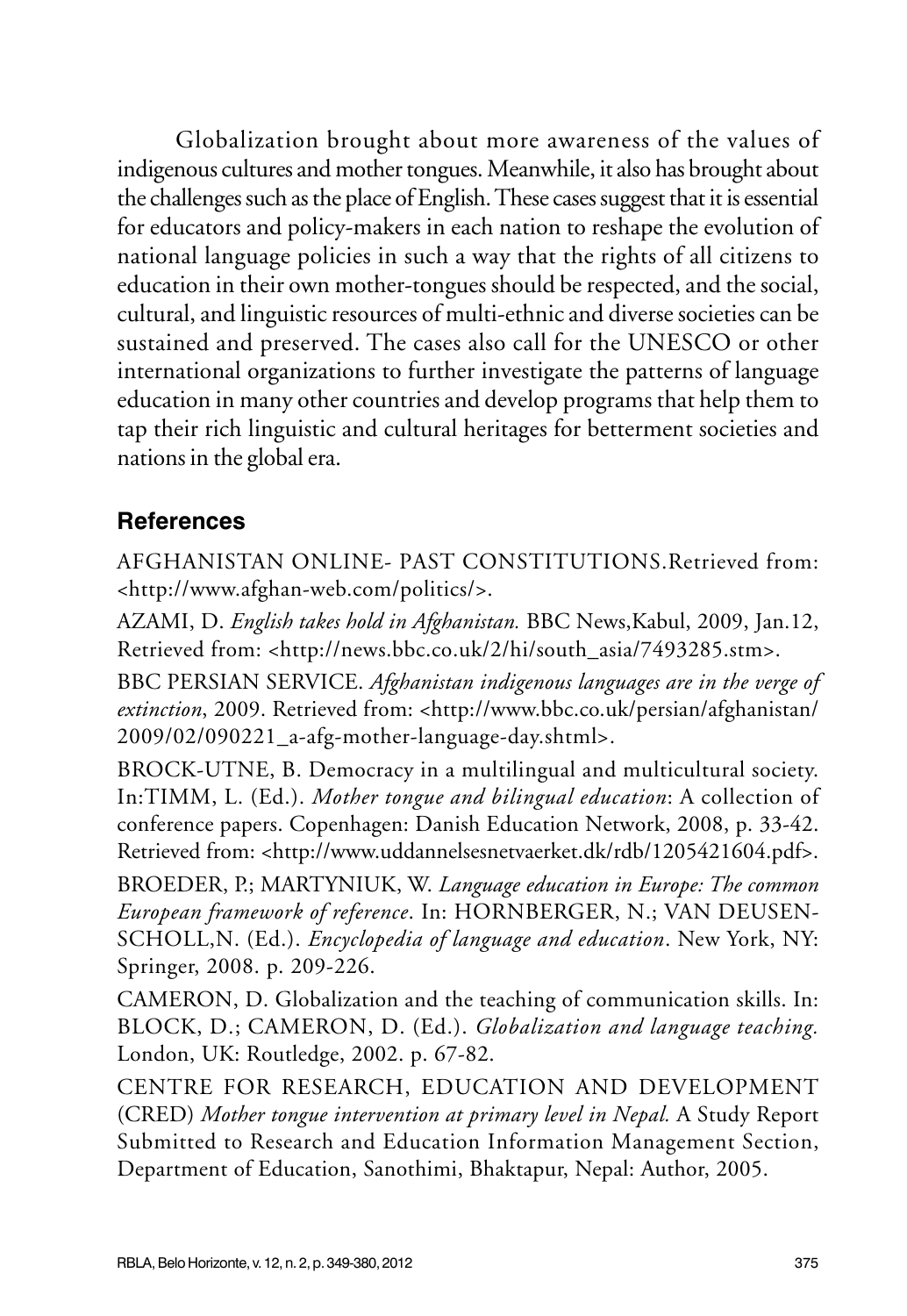CHINA NATIONAL STATISTICS BUREAU. *2000 Diwuci Quanguo Renkou Pucha Zhuyao Shuju Gongbao (Di Yi Hao)* [The Fifth National Census Key Statistics Communique', n. 1]*,* 2001. Retrieved from: http://news.sohu.com/ 44/98/news144449844.shtml>.

CUMMINS, J. *Language, power, and pedagogy.* Bilingual children in the crossfire*.* Clevedon, UK: Multilingual Matters, 2000.

DAI, Q.; YANYAN, C. Typology of bilingualism and bilingual educationin Chinese minority nationality regions. In: FENG. A. (Ed.). *Bilingual education in China*: Practices, policies and concepts. Clevedon, UK: Multilingal Matters, 2007. p.5-93.

DE SWAAN, A. *Words of the world*: The global language system*.* Cambridge, UK: Polity Press, 2001.

EMBASSY OF THE ISLAMIC REPUBLIC OF AFGHANISTAN–Warsaw. *Languages.* Retrieved from: <http://www.afghanembassy.com.pl/cms/en/ afghanistan/languages>.

ETHNOLOGUE. *Languages of the world*: Languages of Afghanistan, 2009. Retrieved from: <http://www.ethnologue.com/show\_country.asp?name= afghanistan>.

FENG, A. Bilingualism for the minor or the major? An evaluative analysis of parallel conceptions in China. *The International Journal of Bilingual Education and Bilingualism*, 8 (6), p. 529-23, 2005.

FENG, A. *Bilingual education in China: Policies, practices and concepts*. Clevedon, UK: Multilingual Matters, 2007.

FENG, A. English in China: Convergence and divergence in policy andpractice. *AILA Review,* 22, p. 85-102, 2009.

FENG, A.; SUNUODULA, M. Analysing language education policy for China's minority groups in its entirety. *International Journal of Bilingual Education and Bilingualism,* 12 (6), p. 685-704, 2009.

GIRI, R. A. *English in Nepalese education: An analysis of theoretical andcontextual issues for the development of its policy guidelines* (Unpublished doctoral dissertation). Melbourne, Australia: Monash University, 2009.

GUPTA, A. F. Realism and imagination in the teaching of English. *World Englishes,* 20 (3), p. 365-381, 2001.

HAMEL, R. E. *Language empires, linguistic imperialism, and the future of global languages.* Universidad Autónoma Metropolitana, Department of Anthropology, México, D. F., 2005. Retrieved from: <http://www.hamel.com.mx/Archivos-PDF/Work%20in%20Progress/2005%20Language%20Empires.pdf>.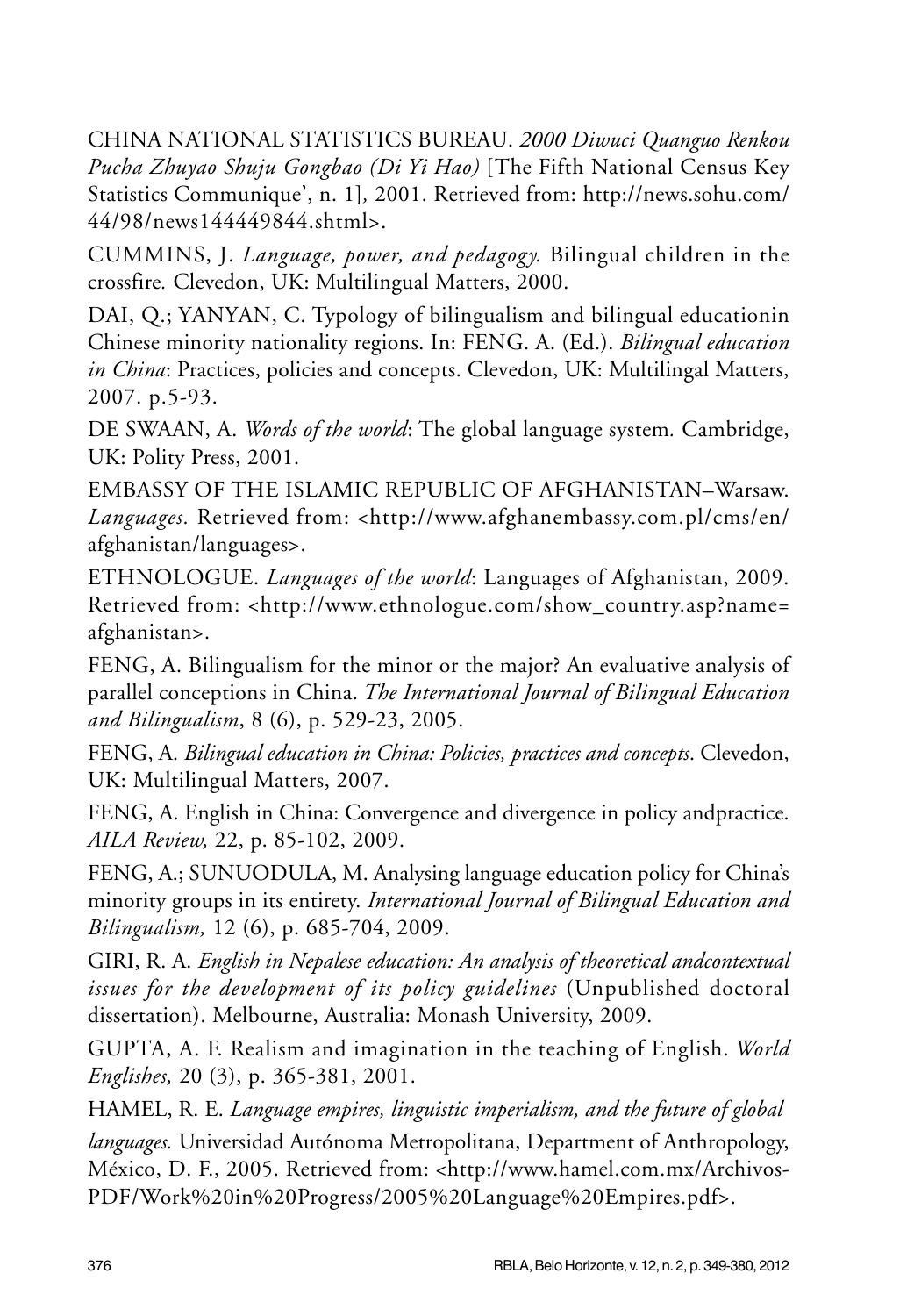HAUGEN, E. (1972).*The ecology of language.* Stanford, CA: Stanford University Press. His Majesty Government of Nepal (1971). National Education System Plan (NESP), 1971.

HU, G. English language teaching in China: Regional differences and contributing factors. *Journal of Multilingual and Multicultural Development,* 24, p. 290-318, 2003.

KACHRU, B. B. The alchemy of English: Social and functional power of nonnative varieties. In: KRAMARAE, C.; SCHULZ, M.; O'BARR, W. M. (Ed.). *Language and power.* Thousand Oaks, CA: Sage, 1984. p. 176-193.

KAMWANGAMALU, N. Vernacularization, globalization, and language economics in non-English-speaking countries in Africa. *Language Problems & Language Planning,* 34 (1), p. 1-23, 2010.

KHUBCHANDANI, L. M. Language demography and language education. In: DASWANI, C. J. (Ed.). *Language Education in Multilingual India.* New Delhi: UNESCO, p. 3-47, 2001.

KHUBCHANDANI, L. M. Language policy and education in the Indian subcontinent. In: MAY, S.; HORNBERGER, N. H. (Ed.). *Encyclopedia of language and education*: Language policy and political issues in education. New York, NY: Springer, 2008. p. 369-381.

KUHN,A. (2009). *China becomes a player in Afghanistan's future.* Retrieved from:

<http://www.npr.org/templates/story/story.php?storyId=113967842>.

KUMARAVADIVELU, B. *Cultural globalization and language education.* New Haven, CT: Yale University Press, 2008.

MA, R. Bilingual education for China's ethnic minorities.*Chinese Education and Society*, 40 (2), p. 9-25, 2007.

MAY, S. *Language and minority rights*: Ethnicity, nationalism and politics of language. London, UK: Longman, 2001.

MOHD-ASRAF, R. English and Islam: A clash of civilizations? *Journal of Language, Identity and Education,* 4 (2), p. 103-118, 2005.

MOHAMMAD, J. *Official language policy in Afghanistan.* 2003. Retrieved from: <http://ccat.sas.upenn.edu/salrc/afghanistan/lgpolicy/JanAfg.html>.

MOHANTY, A. Perpetuating inequality: Language disadvantage and capability deprivation of tribal mother tongue speakers in India. In: HARBERT, W. (Ed.). *Language and poverty* . Clevedon, UK: Multilingual Matters, 2008. p.102-124. NATIONAL CENTER FOR EDUCATIONAL DEVELOPMENT (NCED). *Multilingual language education*. Kathmandu: NCED, 2008.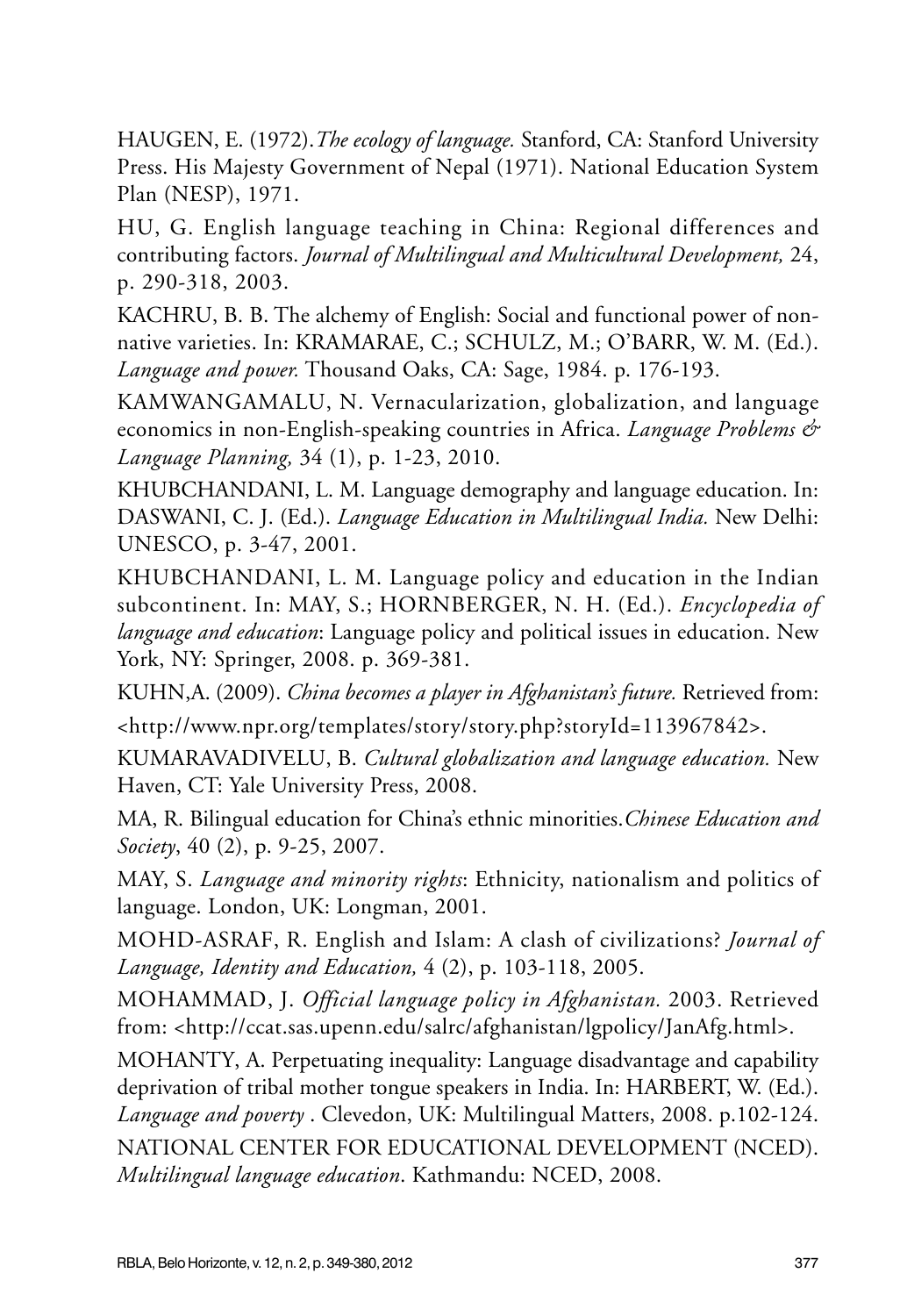NATIONAL COUNCIL OF EDUCATIONAL RESEARCH AND TRAINING (NCERT). *National Curriculum Framework* 2005. New Delhi, India, 2005.

NATIONAL COUNCIL OF EDUCATIONAL RESEARCH AND TRAINING (NCERT). *National Focus Group Position Paper on Teaching of English.* New Delhi, India, 2006.

NATIONAL COUNCIL OF EDUCATIONAL RESEARCH AND TRAINING (NCERT). *Seventh All India School Education Survey*. New Delhi, India, 2007.

NATIONAL CURRICULUM FRAMEWORK (NCF) (2007). National Curriculum Framework for School Education in Nepal-2007. Curriculum Development Centre, Sanothimi, Bhaktapur, Nepal.

NATIONAL KNOWLEDGE COMMISSION (NKC). *National Knowledge Commission Report to the Nation 2006-2009.* Government of India, New Delhi, India, 2009.

NICHOLAS, B. A. Educational policy for first nations in New Brunswick: Continuing linguistic genocide and educational failure or positive linguistic rights and educational success? *Educational Policy,* 1-39, 2008. Retrieved from: <http://www.educatorsforimmersion.org/LI\_pdf/Genocide>.

PHILLIPSON, R. English for globalization or for the world's people? *International Review of Education,* 47 (3), p. 185-200, 2001.

QIAN, M. Discontinuity and reconstruction: The hidden curriculum in school room instruction in minority-nationality areas. *Chinese Education and Society,* 40 (2), p. 60-76, 2007.

QIAN, M. Ethnic education should undertake the major historic task of ethnic unity and the possibility of and explorations into the localization of diversified education. *Chinese Education and Society,* 43 (5), p. 62-76, 2010.

SHOHAMY, E. G. *Language policy: Hidden agenda and new approaches.* London, UK: Routledge, 2006.

SKUTNABB-KANGAS, T.; DUNBAR, R. Indigenous children's education as linguistic genocide and a crime against humanity? A global view. Gáldučála – *Journal of Indigenous Peoples Rights*, 1. Resource Centre for the Rights of Indigenous Peoples Guovdageaidnu/ Kautokeino, 2010.

SKUTNABB-KANGAS, T.; PHILLIPSON, R.; MOHANTY, A. K.; PANDA, M. (Ed.). *Social justice through multilingual education*. Bristol, UK: Multilingual Matters, 2009.

SIMONSEN, S.G. Ethnicising Afghanistan?: Inclusion and exclusion in post-Bonn institution building.*Third World Quarterly,* 25 (4), p. 707-729, 2004.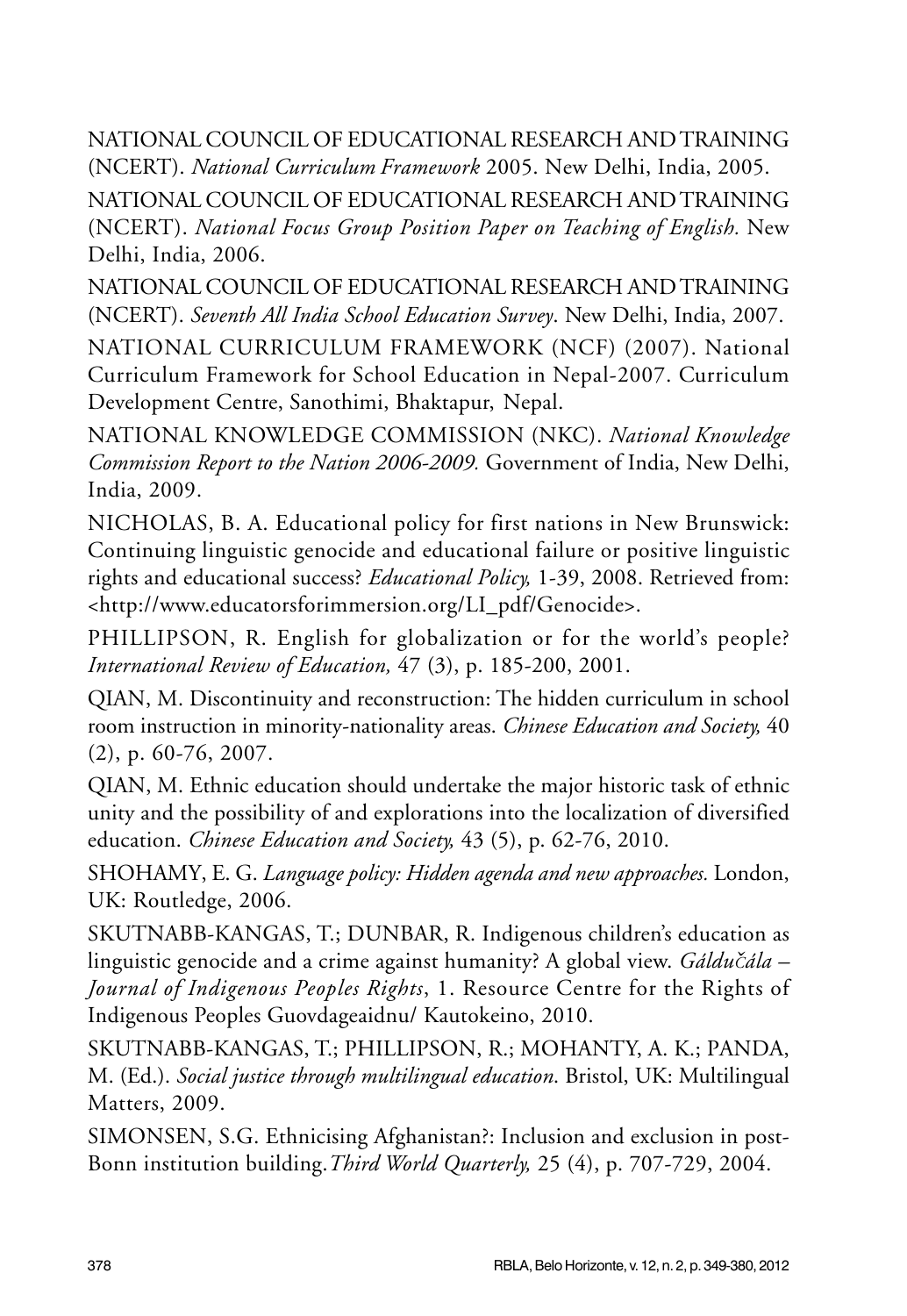SOUTH ASIAN ASSOCIATION FOR REGIONAL COOPERATION (SAARC).Retrieved from: <www.saarc.org>.

SPOLSKY, B. *Language management*. New York, NY: Cambridge University Press, 2009.

TAYLOR, S. K. Beyond bilingual education:Multilingual language educationin Nepal. *Gist Education and Learning Research Journal,* p. 138-154, 2010.

THE CONSTITUTION OF INDIA. Government of India, Ministry of Law and Justice, New Delhi, India, 1949. Retrieved from: <http://lawmin.nic.in/ coi/coiason29july08.pdf>.

TSUNG, T. H. *Minorities in China*: Language policy and education. Sydney: the University of Sydney, 1999. (Unpublished PhD dissertation).

TSUNG, L. T. H.; CRUICKSHANK, K. Mother tongue and bilingual minority education in China. *International Journal of Bilingual Education and Bilingualism,* 12 (5), p. 549-563, 2009.

TUCKER, G. R. A global perspective on bilingualism and bilingual education. *ERIC: Clearinghouse on languages and linguistics*,1999.

TURIN, M. *Linguistic diversity and the preservation of endangered languages: A case study from Nepal.* International Centre for Integrated Mountain Development (ICIMOD). ICIMOD Talking Points: Kathmandu, Nepal, 2007. Retrieved from: <http://books.icimod.org>.

UNITED NATIONS EDUCATIONAL, SCIENTIFIC AND CULTURAL ORGANIZATION (UNESCO). *The use of vernacular languages in education* (Monographson Fundamental Education-VIII). Paris, France: United Nations Educational, Scientific and Cultural Organization, 1953. Retrieved from: <http://unesdoc.unesco.org/images/0000/000028/002897eb.pdf>.

UNESCO. *Education in a multilingual world,* 2003. Retrieved from: <http:// unesdoc.unesco.org/images/0012/001297/129728e.pdf>.

UNESCO. Mother tongue-based literacy programmes: Case studies of good practice in Asia.

UNESCO Asia and Pacific Regional Bureau for Education: Bangkok, 2007. Retrieved from: <http://unesdoc.unesco.org/images/0015/001517/151793e.pdf>.

US EMBASSY IN KABUL. *English language development programs and resources offered by the public affairs section.* Retrieved from: <http://kabul.usembassy.gov/ english\_language.html>.

WRIGHT, S. *Language policy and language planning*: from nationalism to globalization. New York, NY: Palgrave Macmillan, 2004.